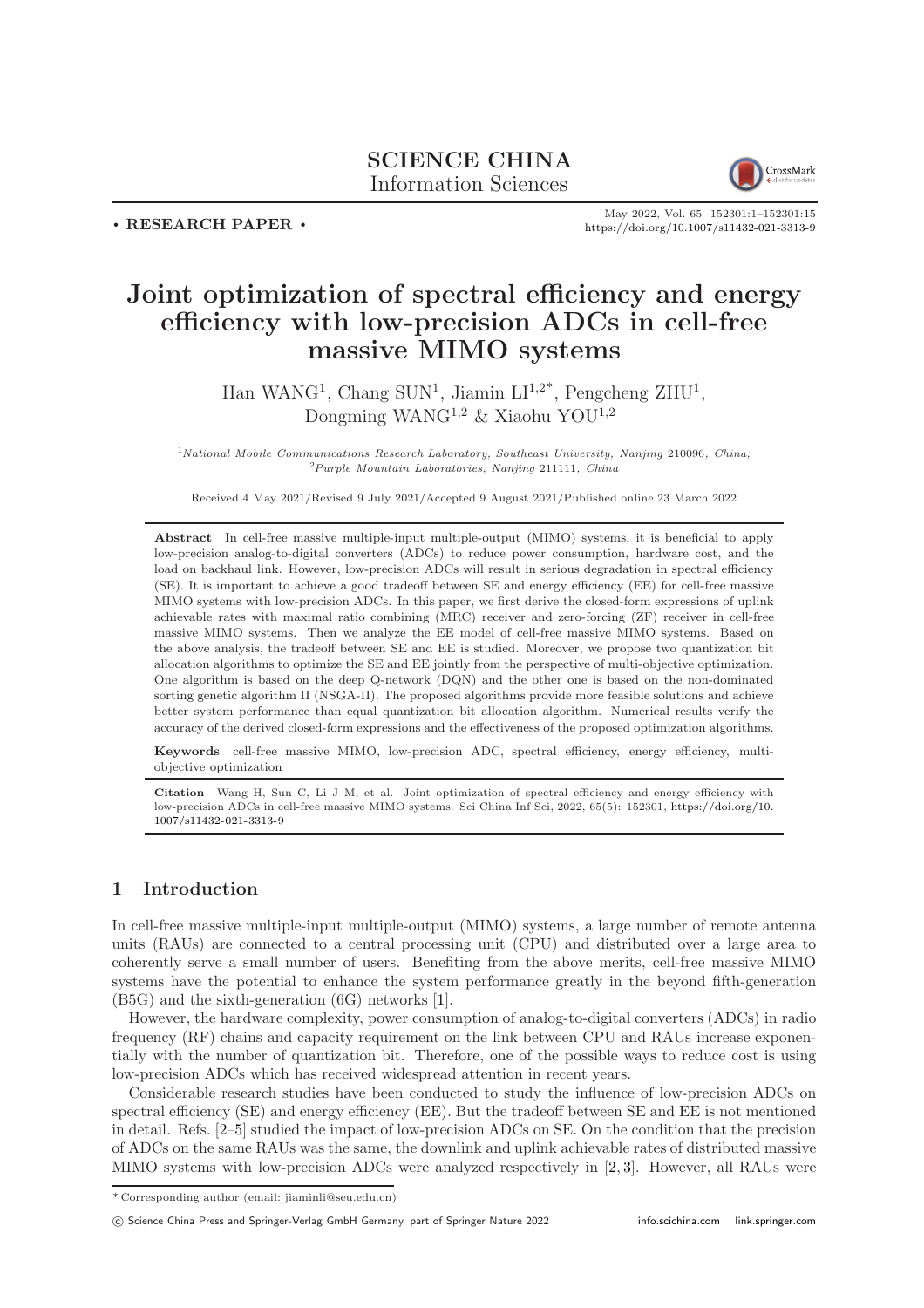assumed to transmit and receive signals independently. Ref. [\[4\]](#page-13-4) found 6-bit precision ADCs can achieve the same performance as the perfect ADCs. Ref. [\[5\]](#page-13-2) showed the impacts of the key design parameters that include the number of total antenna arrays and the proportion of ideal ADCs/digital-to-analog converters (DACs) on the uplink achievable rates in cell-free massive MIMO systems with mixed-ADC/DAC receiver. Refs. [\[6,](#page-13-5)[7\]](#page-13-6) studied the impact of low-precision ADCs on EE. Ref. [\[6\]](#page-13-5) pointed out low-precision ADCs were not recommended from an EE point of view. Ref. [\[7\]](#page-13-6) compared the EE with zero-forcing (ZF) receiver and with ZF successive interference cancellation (ZF-SIC) receiver in uplink cell-free massive MIMO systems with low-precision ADCs.

Besides, the optimization of SE and EE in cell-free massive MIMO systems with low-precision ADCs has been discussed in [\[8](#page-13-7)[–11\]](#page-13-8). Ref. [\[8\]](#page-13-7) formulated an optimization problem to determine the portion of the antennas connected to the low-power one-bit ADCs at the base station (BS) to maximize the sum SE for a given budget constraint in single-cell multiuser MIMO systems. Ref. [\[9\]](#page-13-9) proposed a quantized bit allocation mechanism based on sum rate maximization and the superiority of the mechanism was proved. EE can be maximized by optimizing the number of quantization bit and antenna selection in MIMO systems [\[10\]](#page-13-10). But above researches only consider SE maximization or EE maximization separately. EE decreases monotonically with the increase of SE, so the EE and SE cannot be maximized simultaneously in terms of the quantization bit allocation. An ADC resolution optimization algorithm was proposed in [\[11\]](#page-13-8) to maximize a linear combination of SE and power consumption of BS. But the solutions obtained by the algorithm only achieved the same performance as the equal quantization bit allocation algorithm. The equal quantization bit allocation is easy to implement but cannot maximize the SE and EE.

Motivated by the above observations, this paper analyzes the impact of low-precision ADCs on the SE and EE performance of cell-free massive MIMO systems, and proposes two quantization bit allocation algorithms to maximize SE and EE jointly from the perspective of multi-objective optimization. The main contributions of this paper are summarized as follows.

• Considering maximal ratio combining (MRC) receiver and ZF receiver, we derive the closed-form expressions of the uplink achievable rates based on the estimated channel state information (CSI) at RAUs and additive quantization noise model (AQNM). Besides, we build the power consumption model and EE model in cell-free massive MIMO systems.

• Based on the closed-form expressions of SE and EE, we take insight into the tradeoff between SE and EE in terms of the number of antennas per RAU, the transmit power per user and the number of quantization bit.

• To jointly optimize SE and EE, we propose two quantization bit allocation algorithms subject to the total ADC quantization bit constraint and quality-of-service (QoS) constraint. The proposed bit allocation algorithms achieve better performance and provide more feasible solutions to the allocation of quantization bit. The simulation results show the proposed algorithms outperform the equal quantization bit allocation algorithm.

The rest of this paper is organized as follows. System models consisting of cell-free massive MIMO systems channel model, quantization noise model and uplink channel estimation are discussed in Section 2. Then in Section 3, we derive the closed-form expressions of the uplink achievable rates and model the system power consumption and EE. Besides, we propose two quantization bit allocation algorithms based on the deep Q-network (DQN) and the non-dominated sorting genetic algorithm II (NSGA-II) in Section 4, respectively. Simulation results and discussions are presented in Section 5. Lastly, in Section 6, we summarize our contributions and draw conclusions.

Notation. Vectors and matrices are denoted by boldface lower case and upper case letters, respectively.  $\mathbf{I}_N$  denotes an N-dimensional identity matrix.  $(\cdot)^T$  and  $(\cdot)^H$  represent the transpose operator and conjugate transpose operator, respectively.  $|\cdot|$  and  $\|\cdot\|$  represent the absolute value of a scalar and spectral norm of a matrix, respectively.  $\mathbb{E}[\cdot], \mathbb{E}[\cdot]$  and  $Cov(\cdot, \cdot)$  denote the expectation, conditional expectation and covariance operator, respectively. diag $\{\cdot\}$  denotes a square diagonal matrix with the elements of the given vector on the main diagonal. ⊗ is the Kronecker product.  $h \sim \mathcal{CN}(0, I_N)$  denotes vector h satisfies circularly symmetric complex Gaussian distribution with mean zero and covariance matrix  $I_N$ .

## 2 System model

We consider an uplink cell-free massive MIMO system with  $K$  users served by  $M$  RAUs. Each RAU is equipped with N antennas and the RF chain of each antenna includes an ADC. The precision of ADCs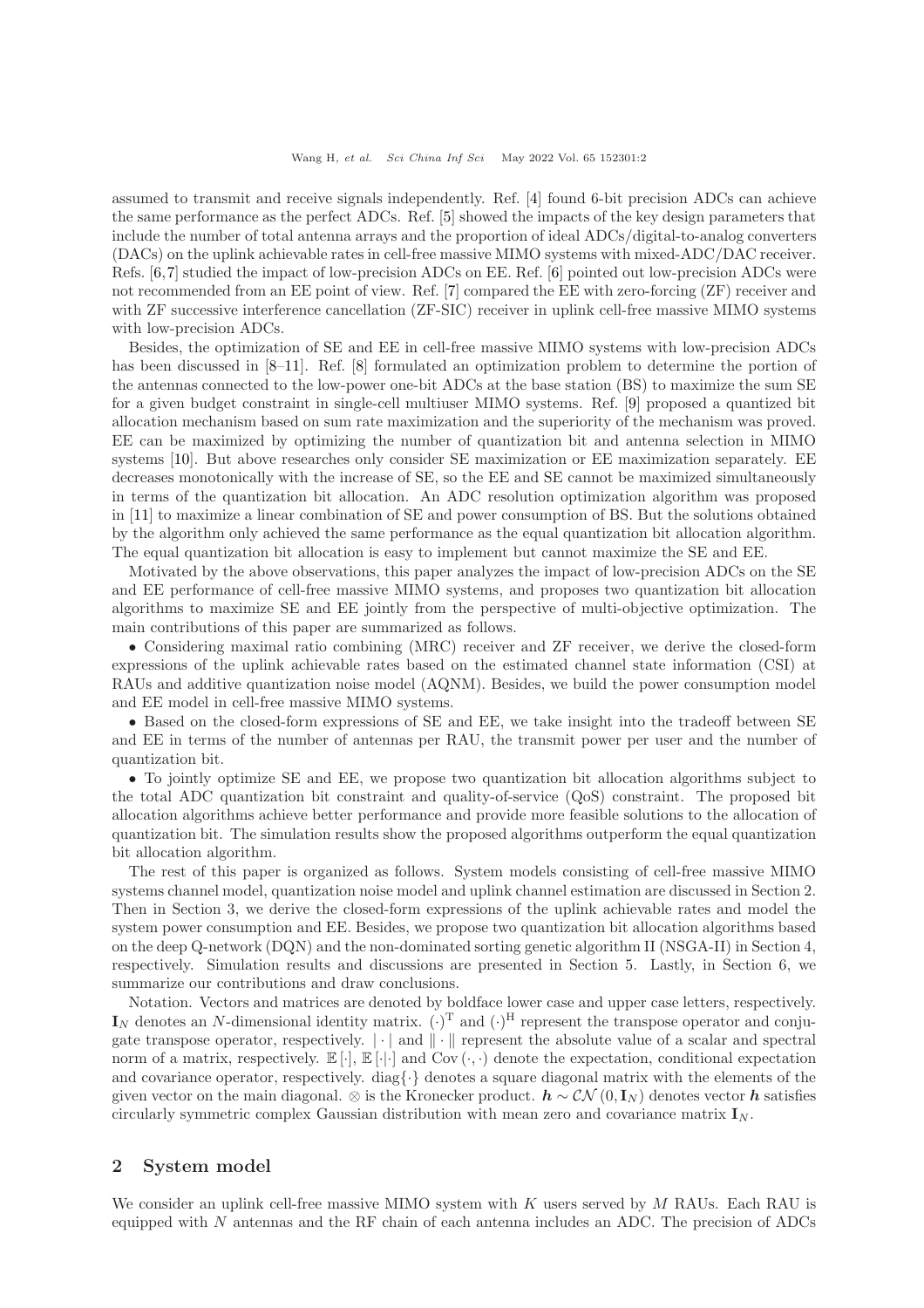at one RAU is the same and that is irrelevant at different RAUs. All RAUs are connected via backhaul links to the CPU where the design of receivers and the processing of received signals are completed. All RAUs cooperate to receive signals but each RAU quantizes signals separately.

#### 2.1 Channel model

The uplink channel vector between all RAUs and the  $k$ -th users is assumed to be frequency-flat fading and is modeled as

$$
\boldsymbol{g}_k = \left[ \sqrt{\lambda_{1,k}} \boldsymbol{h}_{1,k}^{\mathrm{T}}, \sqrt{\lambda_{2,k}} \boldsymbol{h}_{2,k}^{\mathrm{T}}, \dots, \sqrt{\lambda_{M,k}} \boldsymbol{h}_{M,k}^{\mathrm{T}} \right]^{\mathrm{T}},\tag{1}
$$

where  $\lambda_{m,k}$  represents the pass lose between the m-th RAU and the k-th user which depends on the distance between them,  $h_{m,k} \sim \mathcal{CN}(0, I_N) \in \mathbb{C}^{N \times 1}$  represents small-scale fast fading. Thus,  $\mathbb{E}\left[g_k g_k^{\rm H}\right] =$  $\Lambda_k = \text{diag}(\lambda_{1,k}, \lambda_{2,k}, \ldots, \lambda_{M,k}) \otimes \mathbf{I}_N$ , and  $g_k \sim \mathcal{CN}(0, \Lambda_k)$ .

#### 2.2 Quantization noise model

In uplink transmission, the signal of  $K$  users received by the  $m$ -th RAU can be written as

$$
\boldsymbol{y}_m = \sqrt{p_\mathrm{u}} \sum_{k=1}^K \boldsymbol{g}_{m,k} x_k + \boldsymbol{n}_m,\tag{2}
$$

where  $x_k$  denotes the Gaussian-distributed signal with zero mean from the k-th user,  $g_{m,k}$  denotes the channel vector between the m-th RAU and the k-th user,  $\sqrt{p_u}$  denotes uplink transmitted power per user,  $n_m \sim \mathcal{CN}(0, \sigma^2 \mathbf{I}_N) \in \mathbb{C}^{N \times 1}$  is the complex additive white Gaussian noise (AWGN) vector whose elements are mutually independent and have zero means [\[2,](#page-13-1)[7\]](#page-13-6), and  $\sigma^2$  is the power of noise.

Then, the quantized signal is expressed as

$$
\boldsymbol{y}_{mq} = Q\left(\boldsymbol{y}_{m}\right) = Q\left(\sqrt{p_{u}}\sum_{k=1}^{K}\boldsymbol{g}_{m,k}x_{k} + \boldsymbol{n}_{m}\right),\tag{3}
$$

where  $Q(\cdot)$  represents quantization function. Quantization noise can be modeled as AQNM when the gain is set appropriately by automatic gain control (AGC). Hence, quantized received signal is given by

$$
\boldsymbol{y}_{m\mathbf{q}} \approx \alpha_m \boldsymbol{y}_m + \boldsymbol{n}_{m\mathbf{q}} = \sqrt{p_\mathbf{u}} \alpha_m \sum_{k=1}^K \boldsymbol{g}_{m,k} x_k + \alpha_m \boldsymbol{n}_m + \boldsymbol{n}_{m\mathbf{q}}, \qquad (4)
$$

where  $\alpha_m = 1 - \rho_m$ ,  $\rho_m$  represents the reciprocal of signal to quantization noise ratio at the m-th RAU and depends on the number of quantization bit. It is assumed that the input of the quantizer satisfies Gaussian distribution and b represents the number of quantization bit. For a Gaussian random variable non-uniform scalar least mean square error quantizer, the value of  $\rho$  is given in Table 1 when  $b \leq 5$ . When  $b > 5$ ,  $\rho$  can be approximated as  $\rho = \frac{\pi \sqrt{3}}{2} \cdot 2^{-2b}$ .  $n_{mq}$  denotes the additive quantization noise vector whose elements satisfy the complex Gaussian distribution with zero mean and are mutually independent [\[2,](#page-13-1) [7\]](#page-13-6). According to [\[5\]](#page-13-2), the covariance of  $n_{mq}$  for fixed channel is

$$
\boldsymbol{R}_{\boldsymbol{n}_{mq},\boldsymbol{n}_{mq}} = \alpha_m \left(1 - \alpha_m\right) \text{diag}\left(\mathbb{E}\left[\boldsymbol{y}_m \boldsymbol{y}_m^{\text{H}}\right]\right). \tag{5}
$$

Therefore, the signal received by all RAUs is written as

$$
y = \sqrt{p_u}Gx + n,\tag{6}
$$

where  $x \in \mathbb{C}^{K \times 1}$  denotes the data signal from K users,  $\sqrt{p_u}$  denotes uplink transmitted power per user,  $\mathbf{n} = [\mathbf{n}_1^{\mathrm{T}}, \mathbf{n}_2^{\mathrm{T}}, \dots, \mathbf{n}_M^{\mathrm{T}}]^{\mathrm{T}} \sim \mathcal{CN}(0, \sigma^2 \mathbf{I}_{MN}) \in \mathbb{C}^{MN \times 1}$  is the complex AWGN,  $\sigma^2$  is the power of noise,  $G = [g_1, g_2, \ldots, g_K] \in \mathbb{C}^{MN \times K}$  represents the channel matrix between all the M RAUs and all the K users,  $g_k = [g_{1,k}^T, g_{2,k}^T, \ldots, g_{M,k}^T]^T \in \mathbb{C}^{MN \times 1}$  represents the channel vector between M RAUs and the k-th user.

Under the AQNM, the quantized received signal of all RAUs is written as

$$
y_{\rm q} \approx Ay + n_{\rm q} = \sqrt{p_{\rm u}} A G x + An + n_{\rm q},\tag{7}
$$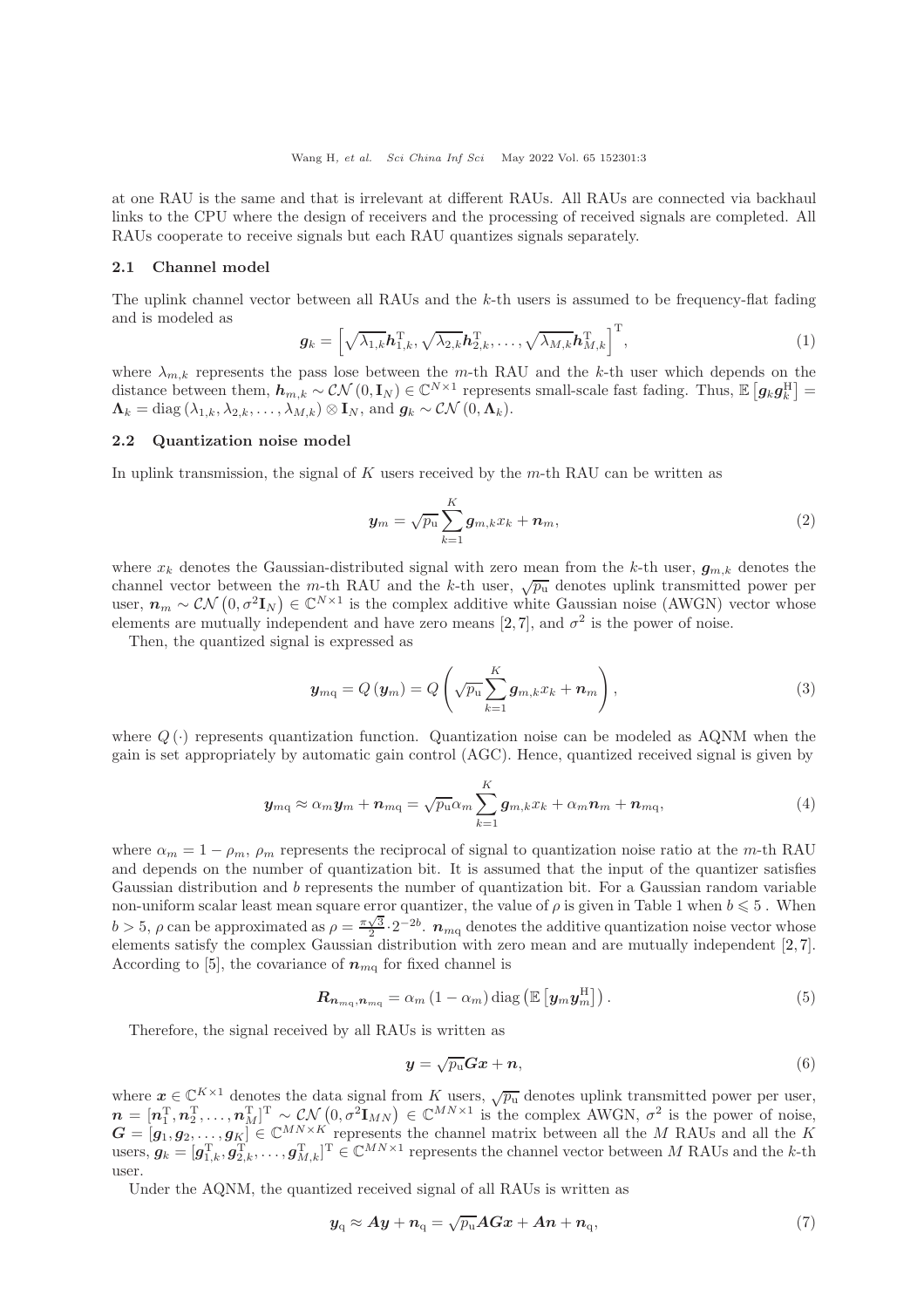| $b =$<br><b>.</b> | $b =$<br>∸ | $=$ 3   |          | $b=5$    |
|-------------------|------------|---------|----------|----------|
| 0.3634            | 1175       | 0.03454 | 0.009497 | 0.002499 |

**Table 1** The values of  $\rho$  for different b

where  $\boldsymbol{A} = \text{diag}(\alpha_1, \alpha_2, \dots, \alpha_M) \otimes \mathbf{I}_N$ ,  $\boldsymbol{n}_q = [\boldsymbol{n}_{1q}^T, \boldsymbol{n}_{2q}^T, \dots, \boldsymbol{n}_{Mq}^T]^T$ . The signal  $\boldsymbol{x}$ , the complex AWGN  $\boldsymbol{n}$ and the quantization noise  $n_q$  are mutually independent [\[7\]](#page-13-6).

Due to the independence of quantization noise, the covariance of  $n_q$  for fixed channel is

$$
\boldsymbol{R}_{n_{\mathrm{q}},n_{\mathrm{q}}} = \mathbb{E}\left[n_{\mathrm{q}}n_{\mathrm{q}}^{\mathrm{H}}\right] \n= \mathbb{E}\left[\mathrm{diag}(n_{1\mathrm{q}}n_{1\mathrm{q}}^{\mathrm{H}},n_{2\mathrm{q}}n_{2\mathrm{q}}^{\mathrm{H}},\ldots,n_{M\mathrm{q}}n_{M\mathrm{q}}^{\mathrm{H}})\right] \n= \boldsymbol{A}\left(\mathbf{I} - \boldsymbol{A}\right)\left(p_{\mathrm{u}}\sum_{j=1}^{K}\boldsymbol{\Lambda}_{j} + \sigma^{2}\mathbf{I}\right),
$$
\n(8)

where  $\mathbf{\Lambda}_j = \mathbb{E}\left[ \boldsymbol{g}_j \boldsymbol{g}_j^{\mathrm{H}} \right] = \mathrm{diag}\left( \lambda_{1,j}, \lambda_{2,j}, \ldots, \lambda_{M,j} \right) \otimes \mathbf{I}_N.$ 

## 2.3 Channel estimation with low-precision ADCs

It is assumed that the CSI is unknown at RAUs and channel estimation via pilot training is necessary. The pilot sequences are quantified by low-precision ADCs at RAUs and then sent to the CPU for channel estimation, so the low-precision ADCs will bring an adverse effect on channel estimation. However, it is more practical to take the quantization process into consideration when estimating channels.

During the uplink pilot transmission phase, the orthogonal pilot sequences of all users are represented by  $X_p$  and the length of pilot sequences is K. To facilitate analysis,  $X_p$  is assumed to be  $K \times K$  unit matrix  $I_K$  [\[12,](#page-13-11) [13\]](#page-13-12). Therefore, the quantized pilot signal received by all RAUs is expressed as

$$
Y_{\rm p} \approx \sqrt{p_{\rm p}} A G X_{\rm p} + A N + N_{\rm q}, \qquad (9)
$$

where  $p_p$  is the power of pilot signal,  $N \in \mathbb{C}^{MN \times K}$  denotes the AWGN matrix with  $\mathcal{CN}(0, \sigma^2)$  elements,  $N_{\alpha} \in \mathbb{C}^{MN \times K}$  denotes the additive Gaussian quantization noise matrix which is uncorrelated with the unquantized received signal. Then the received pilot signal of the k-th user at RAUs is written as

$$
\mathbf{y}_{k\mathrm{p}} \approx \sqrt{p_{\mathrm{p}}} \mathbf{A} \mathbf{g}_k + \mathbf{A} \mathbf{n}_k + \mathbf{n}_{k\mathrm{q}},\tag{10}
$$

where  $n_k$  denotes the k-th column of N and  $n_{kq}$  denotes the k-th column of  $N_q$ .

The minimum mean-square error ( $MMSE$ ) channel estimation of the uplink channel from the  $k$ -th user to all the RAUs is given by

$$
\hat{\boldsymbol{g}}_k = \mathbb{E}\left[\boldsymbol{g}_k\right] + \text{Cov}\left(\boldsymbol{g}_k, \boldsymbol{y}_{k\text{p}}\right) \text{Cov}(\boldsymbol{y}_{k\text{p}}, \boldsymbol{y}_{k\text{p}})^{-1}\left(\boldsymbol{y}_{k\text{p}} - \mathbb{E}\left[\boldsymbol{y}_{k\text{p}}\right]\right),\tag{11}
$$

where  $\mathbb{E}[g_k] = 0$ ,  $Cov(g_k, y_{kp}) = \mathbb{E}[\sqrt{p_p}Ag_kg_k^{\rm H}] = \sqrt{p_p}A\Lambda_k$ ,  $\mathbb{E}[y_{kp}] = 0$  and  $Cov(y_{kp}, y_{kp})$  can be calculated as

$$
Cov(\boldsymbol{y}_{kp}, \boldsymbol{y}_{kp}) = \mathbb{E}\left[p_p \mathbf{A}^2 \boldsymbol{g}_k \boldsymbol{g}_k^{\mathrm{H}} + \mathbf{A}^2 \boldsymbol{n}_k \boldsymbol{n}_k^{\mathrm{H}} + \boldsymbol{n}_{kq} \boldsymbol{n}_{kq}^{\mathrm{H}}\right]
$$

$$
= p_p \mathbf{A}^2 \mathbf{\Lambda}_k + \mathbf{A}^2 \sigma^2 + \mathbf{A} (\mathbf{I} - \mathbf{A}) \operatorname{diag}\left(p_p \sum_{j=1}^K \mathbf{\Lambda}_j + \mathbf{I}\right).
$$
(12)

Therefore, the channel estimation is given by

$$
\hat{g}_k = \sqrt{p_p} A \Lambda_k \left( p_p A^2 \Lambda_k + \sigma^2 A^2 + A \left( \mathbf{I} - A \right) \text{diag} \left( p_p \sum_{j=1}^K \Lambda_j + \mathbf{I} \right) \right)^{-1} \mathbf{y}_{kp}.
$$
 (13)

Furthermore, according to [\[14\]](#page-13-13),  $\hat{g}_k$  is equivalent to

$$
\hat{\boldsymbol{g}}_k = \left[ \sqrt{\beta_{1,k}} \hat{\boldsymbol{h}}_{1,k}^{\mathrm{T}}, \sqrt{\beta_{2,k}} \hat{\boldsymbol{h}}_{2,k}^{\mathrm{T}}, \dots, \sqrt{\beta_{M,k}} \hat{\boldsymbol{h}}_{M,k}^{\mathrm{T}} \right],\tag{14}
$$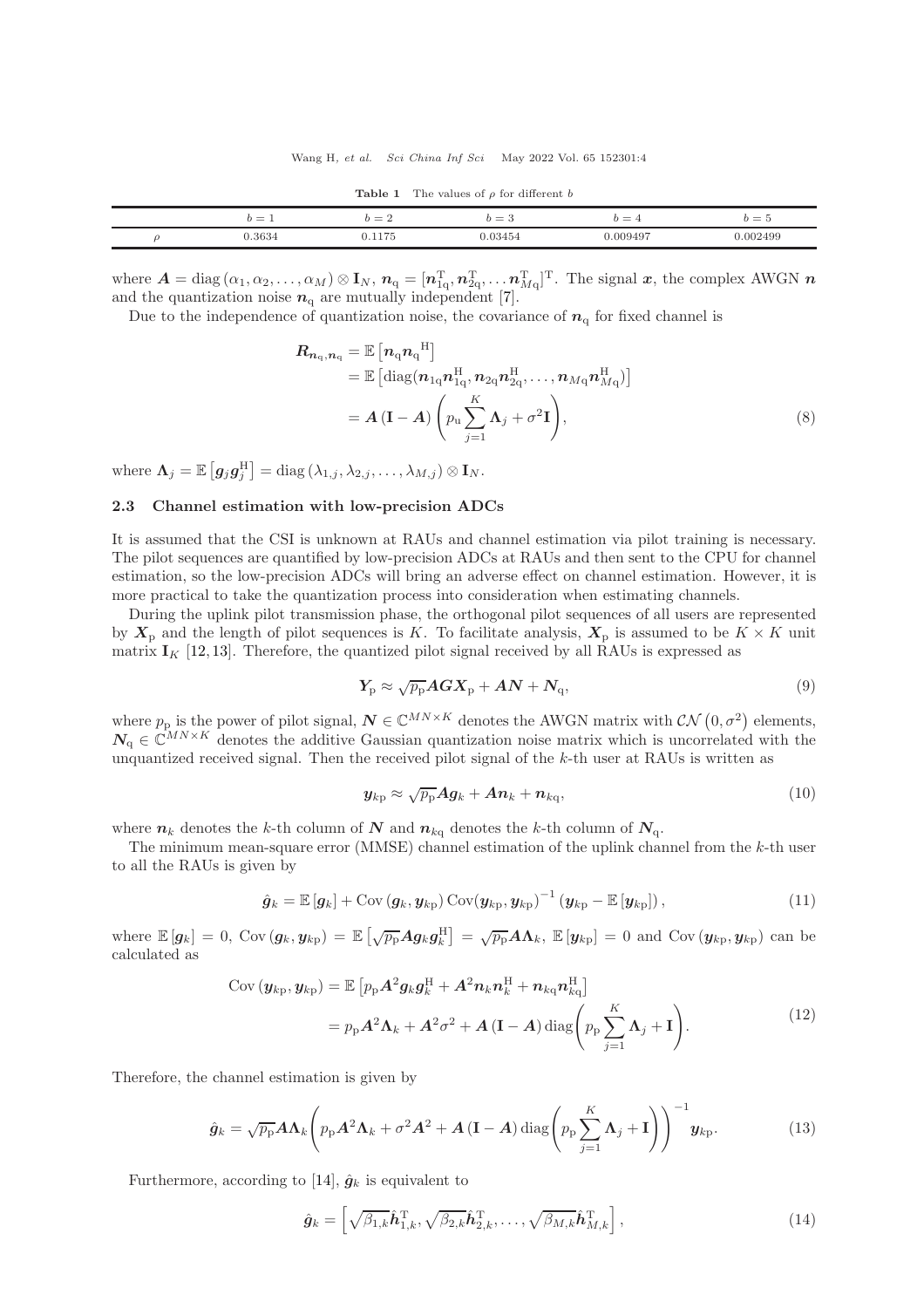where  $\beta_{m,k}$  is the equivalent large-scale fading between the m-th RAU and the k-th user and can be expressed as

<span id="page-4-0"></span>
$$
\beta_{m,k} = \frac{\alpha_m^2 p_p \lambda_{m,k}^2}{\alpha_m^2 p_p \lambda_{m,k} + \sigma^2 \alpha_m^2 + \alpha_m \left(1 - \alpha_m\right) p_p \sum_{j=1}^K \lambda_{m,j} + \alpha_m \left(1 - \alpha_m\right) \sigma^2}.
$$
(15)

 $\hat{h}_{m,k} \sim \mathcal{CN}(0,\mathbf{I}_N)$  represents the equivalent small-scale fast fading between the m-th RAU and the k-th user, and  $\hat{\boldsymbol{h}}_k = [\hat{\boldsymbol{h}}_{1,k}^{\mathrm{T}}, \hat{\boldsymbol{h}}_{2,k}^{\mathrm{T}}, \dots, \hat{\boldsymbol{h}}_{M,k}^{\mathrm{T}}]^{\mathrm{T}} \sim \mathcal{CN}(0, \mathbf{I}_{MN})$  is expressed as

<span id="page-4-1"></span>
$$
\hat{\boldsymbol{h}}_k = \left(p_p \mathbf{A}^2 \mathbf{\Lambda}_k + \sigma^2 \mathbf{A}^2 + \mathbf{A} (\mathbf{I} - \mathbf{A}) \operatorname{diag}\left(p_p \sum_{j=1}^K \mathbf{\Lambda}_j + \mathbf{I}\right)\right)^{-1/2} \mathbf{y}_k.
$$
 (16)

It can be seen from [\(15\)](#page-4-0) and [\(16\)](#page-4-1) that, both the large-scale fading and the small-scale fading are related to the number of quantization bit when the quantization process is considered in channel estimation. By dividing the numerator and the denominator of  $\beta_{m,k}$  by  $\alpha_m^2$ , it is obviously seen that the smaller the number of quantization bit is, the smaller the  $\alpha_m$  is and the more serious the channel estimation degradation is.

Since  $\hat{g}_k \sim \mathcal{CN}(0, \text{diag}(\beta_{1,k}, \beta_{2,k}, \dots, \beta_{M,k}) \otimes I_N)$ , due to the orthogonality property of MMSE estimation,  $g_k$  can be decomposed into

$$
\mathbf{g}_k = \hat{\mathbf{g}}_k + \tilde{\mathbf{g}}_k,\tag{17}
$$

where  $\tilde{g}_k \sim \mathcal{CN}(0, \text{diag}(\eta_{1,k}, \eta_{2,k}, \dots, \eta_{M,k}) \otimes \mathbf{I}_N)$  denotes channel estimation error and  $\eta_{m,k} \triangleq \lambda_{m,k}$  $\beta_{m,k}$ .

## 3 Spectral efficiency and energy efficiency analysis

In this section, we derive the closed-form expressions of uplink achievable rates with MRC receiver and ZF receiver, and we analyze the system power consumption to obtain the expressions of SE and EE. Based on the closed-form expressions, the SE-EE tradeoff will be analyzed in Section 5.

## 3.1 Spectral efficiency analysis

During the uplink data transmission phase, the signal sent by the  $k$ -th user is received by the linear receiver and is quantized by ADCs at RAUs which can be expressed as

$$
r_k = \boldsymbol{a}_k^{\mathrm{H}} \boldsymbol{y}_\mathrm{q} = \sqrt{p_\mathrm{u}} \sum_{j=1}^K \boldsymbol{a}_k^{\mathrm{H}} \boldsymbol{A} \hat{\boldsymbol{g}}_j x_j + \sqrt{p_\mathrm{u}} \sum_{j=1}^K \boldsymbol{a}_k^{\mathrm{H}} \boldsymbol{A} \tilde{\boldsymbol{g}}_j x_j + \boldsymbol{a}_k^{\mathrm{H}} \boldsymbol{A} \boldsymbol{n} + \boldsymbol{a}_k^{\mathrm{H}} \boldsymbol{n}_\mathrm{q}, \tag{18}
$$

where  $a_k$  represents the receiver vector,  $x_j \sim \mathcal{CN}(0, 1)$  represents the signal transmitted by the j-th user. MRC receiver and ZF receiver are considered as

<span id="page-4-2"></span>
$$
a_k = \begin{cases} \hat{g}_k, & \text{for MRC}, \\ \mathbf{f}_k, & \text{for ZF}, \end{cases} \tag{19}
$$

where  $f_k$  is the k-th column of  $\hat{G}(\hat{G}^{\text{H}}\hat{G})^{-1}$  while  $\hat{G} = [\hat{g}_1, \hat{g}_2, \dots, \hat{g}_K]$ . When regarding the inference as irrelevant additive noise  $[15, 16]$  $[15, 16]$ , the uplink achievable rate of the k-th user can be given by

$$
R_{k}(\boldsymbol{b}) = \mathbb{E}\left[\log_{2}\left(1 + \frac{p_{\mathrm{u}}|\boldsymbol{a}_{k}^{\mathrm{H}}(\boldsymbol{p}_{\mathrm{u}}\sum_{j\neq k}\boldsymbol{A}\hat{\boldsymbol{g}}_{j}\hat{\boldsymbol{g}}_{j}^{\mathrm{H}}\boldsymbol{A}^{\mathrm{H}} + p_{\mathrm{u}}\sum_{j}\boldsymbol{A}\tilde{\boldsymbol{g}}_{j}\tilde{\boldsymbol{g}}_{j}^{\mathrm{H}}\boldsymbol{A}^{\mathrm{H}} + \boldsymbol{A}^{2}\sigma^{2} + \boldsymbol{R}_{n_{\mathrm{q}}})\boldsymbol{a}_{k}|\hat{\boldsymbol{G}}|\right)\right]
$$
\n
$$
\stackrel{\text{(a)}}{=} \mathbb{E}\left[\log_{2}\left(1 + \frac{p_{\mathrm{u}}|\boldsymbol{a}_{k}^{\mathrm{H}}\boldsymbol{A}\hat{\boldsymbol{g}}_{k}|^{2}}{\mathbb{E}[\psi_{k} + ||\boldsymbol{a}_{k}^{\mathrm{H}}\boldsymbol{A}||^{2}]} \right)\right],
$$
\n(20)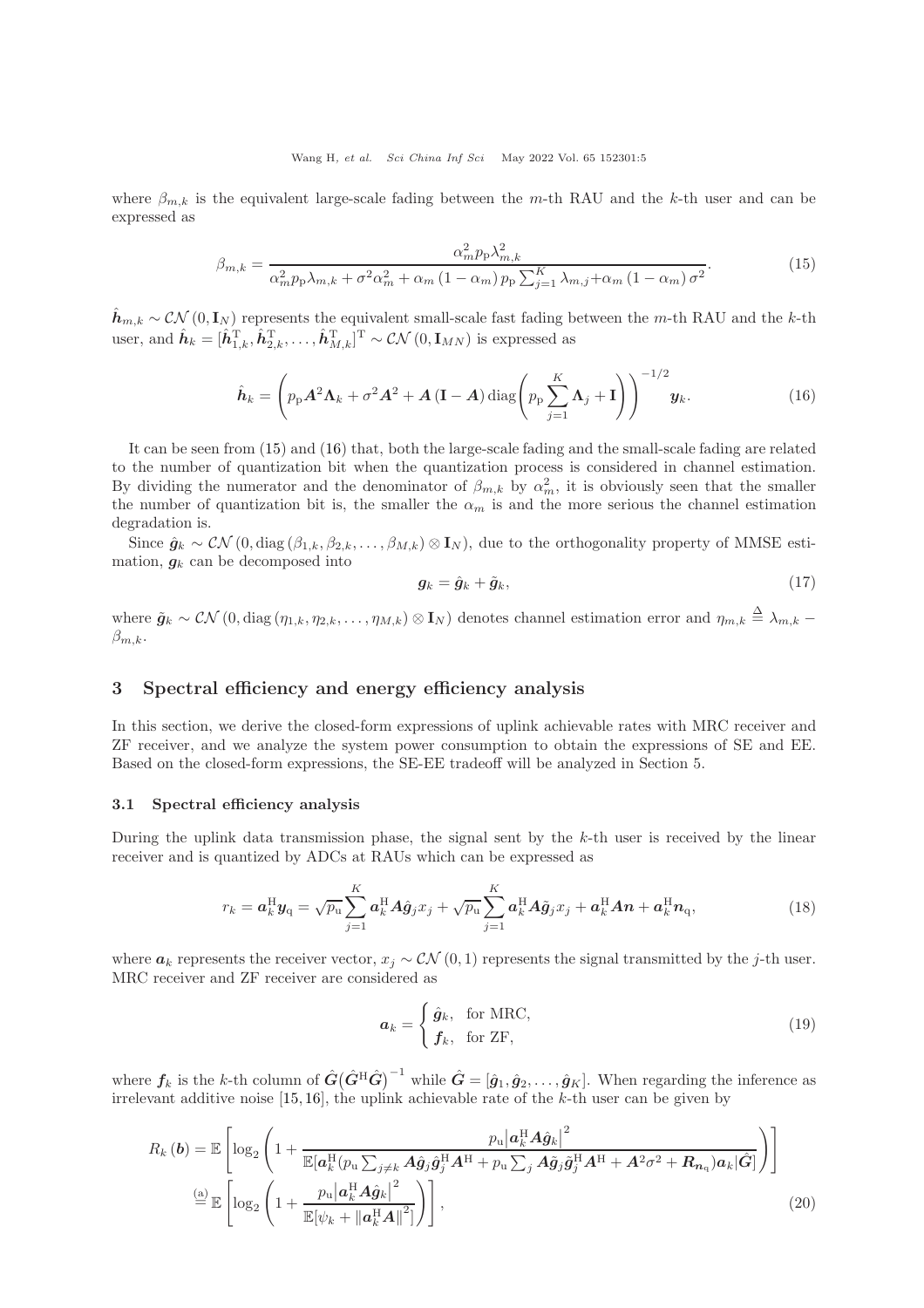where  $\mathbf{b} = [b_1, b_2, \dots, b_M]$  denotes quantization bit vector of M RAUs, (a) results from the nature of the conditional expectation and the independence between the estimated channel vector and the estimated channel error vector, and  $\psi_k$  can be expressed as

$$
\psi_k = p_u \sum_{j \neq k} a_k^{\rm H} \mathbb{E} \left[ A \hat{g}_j \hat{g}_j^{\rm H} A^{\rm H} \right] a_k + p_u \sum_j a_k^{\rm H} \mathbb{E} \left[ A \tilde{g}_j \tilde{g}_j^{\rm H} A^{\rm H} \right] a_k + a_k^{\rm H} R_{n_q} a_k. \tag{21}
$$

In the following, we derive the closed-form expressions of the uplink achievable rates with MRC receiver and ZF receiver, respectively.

Theorem 1. With low-precision ADCs, the closed-form expressions of uplink achievable rates can be given by [\(22\)](#page-5-0) with MRC receiver and by [\(23\)](#page-5-1) with ZF receiver

<span id="page-5-0"></span>
$$
R_k^{\text{mrc}} = \log_2\left(1 + \frac{p_\text{u}\sum_{m=1}^M \alpha_m^2 \beta_{m,k}^2 + p_\text{u} N \Gamma_k^2}{\Phi_k + \Theta_k + \Psi_k + \sum_m \alpha_m \beta_{m,k}}\right),\tag{22}
$$

where  $\Gamma_k = \sum_{m=1}^M \alpha_m \beta_{m,k}$ ,  $\Phi_k = p_u \sum_{j \neq k} \sum_m \alpha_m^2 \beta_{m,j} \beta_{m,k}$ ,  $\Theta_k = p_u \sum_j \sum_m \alpha_m^2 \eta_{m,j} \beta_{m,k}$ ,  $\Psi_k = \sum_{j=1}^M \alpha_{m,j} \beta_{m,j}$  $p_\mathrm{u} \sum_{m} \sum_{j} t_m \beta_{m,k} \lambda_{m,j}, t_m = \alpha_m (1 - \alpha_m),$ 

<span id="page-5-1"></span>
$$
R_k^{\text{zf}} = \log_2\left(1 + \frac{p_\text{u}\left(MN - K + 1\right)\sum_{m=1}^M \alpha_m^2 \beta_{m,k}}{\Upsilon_k + \Omega_k + \Xi_k + \sum_m \alpha_m}\right),\tag{23}
$$

where  $\Upsilon_k = p_u \sum_m \sum_{j \neq k} \alpha_m^2 \beta_{m,j}, \Omega_k = p_u \sum_m \sum_j \alpha_m^2 \eta_{m,j}, \Xi_k = p_u \sum_m \sum_j t_m \lambda_{m,j}, t_m = \alpha_m (1 - \alpha_m).$ Remark 1. As seen from [\(22\)](#page-5-0) and [\(23\)](#page-5-1), quantization noise affects both the numerator and denominator of [\(20\)](#page-4-2), which means that the quantization noise affects both useful signals and interference signals. Based on the above theorem, we analyze the progressive performance of the system when quantization bit; the transmission power per user, or the number of antennas per RAU tends to infinity, respectively. The results will be given in Section 5.

### 3.2 Energy efficiency analysis

The power consumption of cell-free massive MIMO systems can be modeled as [\[3,](#page-13-3) [17](#page-14-1)[–19\]](#page-14-2)

<span id="page-5-2"></span>
$$
P_{\text{total}}\left(\boldsymbol{b}\right) = \sum_{k=1}^{K} P_k + \sum_{m=1}^{M} P_m\left(b_m\right) + \sum_{m=1}^{M} P_{\text{bh},m}(\boldsymbol{b}) + P_{\text{CPU}},\tag{24}
$$

where  $P_k$  represents the power consumption of the k-th user,  $P_m(b_m)$  represents the power consumption at the m-th RAU,  $P_{\text{bh},m}$  (b) represents the power consumption of the backhaul link between the m-th RAU and the CPU,  $P_{\text{CPU}}$  represents the power consumption for baseband signal processing at CPU,  $\mathbf{b} = [b_1, b_2, \dots, b_M]$  represents the number of quantization bit vector at M RAUs. Specifically,  $P_k$  is expressed as

$$
P_k = \frac{p_u}{\xi} N_0 + P_{\text{tc},k},\tag{25}
$$

where  $\xi$  is the amplifier efficiency,  $N_0$  is the noise power and  $P_{tc,k}$  denotes the power consumed by the operation of circuit components of the k-th user. Because we only consider the uplink transmission,  $P_k$ has no concern with **b**. Moreover,  $P_m(b_m)$  is given by

$$
P_m(b_m) = N(2c_m P_{\text{AGC},m} + 2P_{\text{ADC},m}(b_m) + P_{\text{res},m}) + P_{\text{LO},m},\tag{26}
$$

where  $P_{\text{AGC},m}$ ,  $P_{\text{ADC},m}$  ( $b_m$ ),  $P_{\text{res},m}$  denote the power consumed by AGC, ADC and the residual circuit units per RF link, respectively, and  $P_{\text{LO},m}$  represents the power consumption of local oscillator at the  $m$ -th RAU. In detail,  $c_m$  is set as

$$
c_m = \begin{cases} 0, & b_m = 1, \\ 1, & b_m > 1, \end{cases} \tag{27}
$$

and  $P_{\text{ADC},m}$   $(b_m)$  is

$$
P_{\text{ADC},m}(b_m) = \text{FOM}_W \cdot f_s \cdot 2^{b_m},\tag{28}
$$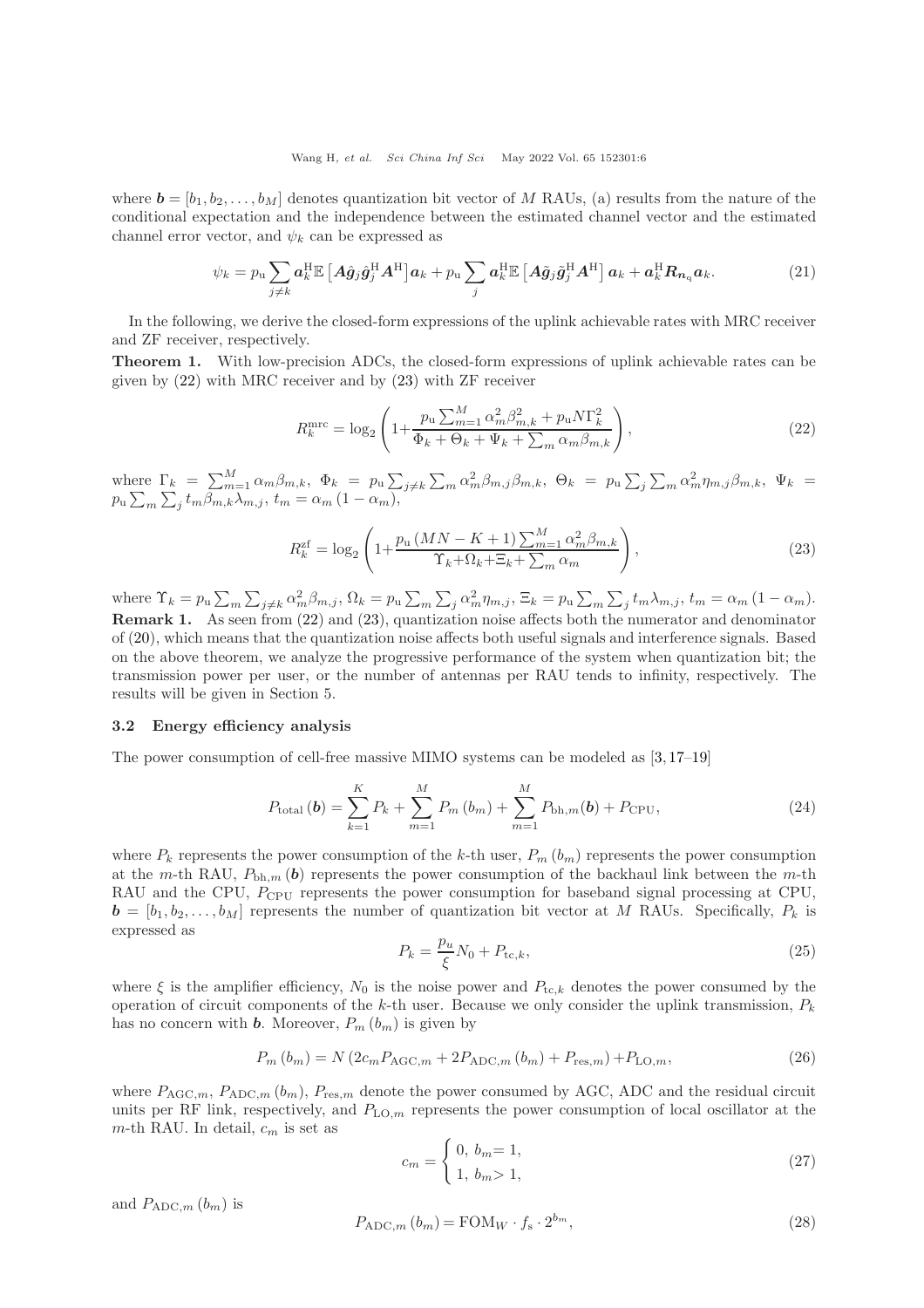where FOM<sub>W</sub> is the Walden's figure-of-merit [\[20\]](#page-14-3), and  $f_s$  is the Nyquist sampling rate.  $P_{\text{bh},m}(\boldsymbol{b})$  can be expressed as

$$
P_{\text{bh},m}(\boldsymbol{b}) = P_{0,m} + BP_{\text{bt},m} \sum_{k=1}^{K} R_k(\boldsymbol{b}),
$$
\n(29)

where  $P_{0,m}$  is the fix power consumption of each backhaul link, B is the bandwidth and  $P_{bt,m}$  is the trafficdependent backhaul link power between the  $m$ -th RAU and the CPU. Finally,  $P_{\text{CPU}}$  can be expressed by

$$
P_{\rm CPU} = MP_{\rm BB},\tag{30}
$$

where  $P_{\text{BB}}$  denotes the power for processing baseband signal for each RAU at CPU.

EE can be modeled as the ratio of the sum of achievable rates to total energy consumption [\[21,](#page-14-4) [22\]](#page-14-5) when the unit of energy consumption is watt. The EE can be expressed as

<span id="page-6-0"></span>
$$
\varphi\left(\boldsymbol{b}\right) = \frac{B\sum_{k=1}^{K} R_k\left(\boldsymbol{b}\right)}{P_{\text{total}}\left(\boldsymbol{b}\right)}.\tag{31}
$$

Remark 2. As seen from [\(24\)](#page-5-2) and [\(31\)](#page-6-0), the quantization bit at RAUs has an influence on both system power consumption and EE. Therefore, we analyze how the quantization bit, the number of antennas per RAU and the transmit power per user influence EE in Section 5.

## 4 The optimization of quantization bit allocation

In this section, we propose feasible quantization bit allocation algorithms to realize the joint optimization of SE and EE with low-precision ADCs in cell-free massive MIMO systems. As shown in  $(22)-(24)$  $(22)-(24)$ , the precision of ADCs determines the SE and power consumption, which in turn affects EE in [\(31\)](#page-6-0). Hence, the allocation of quantization bit plays an important role in improving system performance. It is proved that compared with the use of fixed high-precision ADCs, the adaptive quantization bit allocation mechanism has the advantages of higher flexibility and lower power consumption by applying variable low-precision ADCs. However, the low-precision ADCs have a bad effect on the SE. Consequently, it is necessary to obtain a good tradeoff between SE and EE through the optimization of the number of quantization bit at RAUs.

#### 4.1 Joint optimization problem formulation

The first optimization objective is to maximize the average uplink achievable rate per user. Problem 1 (Spectral efficiency maximization).

<span id="page-6-1"></span>maximize 
$$
f_1(b) = \sum_j R_j^v(b)/K,
$$
 (32)

where v represents MRC or  $ZF$  receiver. In cell-free massive MIMO systems, the impact of small-scale fading is minimal and users pay more attention to the average QoS. It is reasonable to simply use the closed-form expressions of the achievable rates only related to the large scale for optimization.

The second optimization objective is to maximize the EE.

Problem 2 (Energy efficiency maximization).

<span id="page-6-2"></span>
$$
\begin{array}{ll}\text{maximize} & f_2(b) = \varphi(b).\\ & \qquad \qquad (33)\end{array}
$$

It is noteworthy that the distributions of RAUs are considered in the optimization objectives which is the key of feasible quantization bit allocation algorithm. Besides, the total number of quantization bit is limited to make sure the optimization results are within a reasonable range, and the minimum uplink achievable rate per user is limited to ensure the QoS in practical situation. We assume all users send signals at full power and there are perfect ADCs at users. Thus, we obtain a joint optimization problem which can be formulated as the following.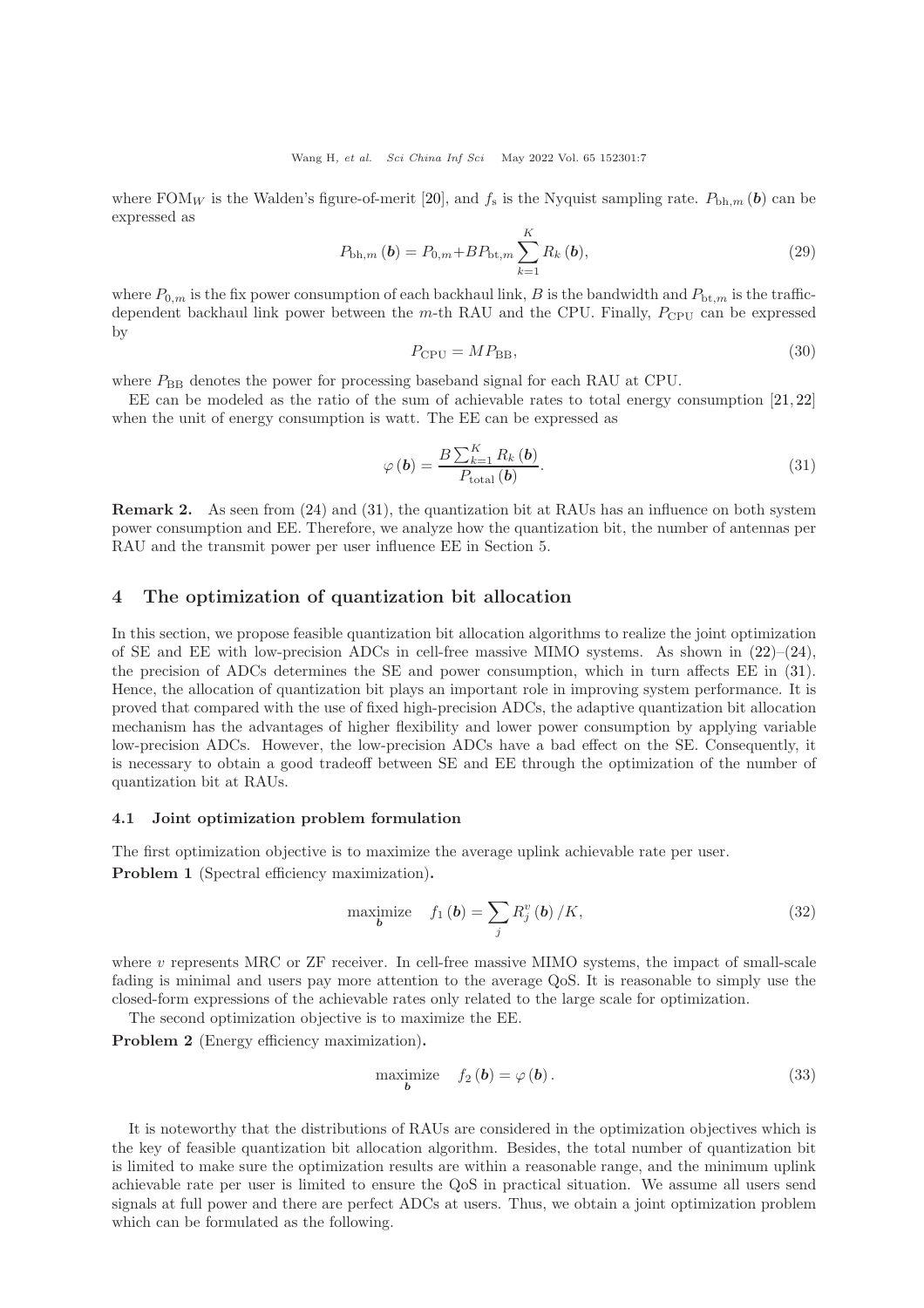Problem 3 (Joint optimization problem).

maximize 
$$
f = [f_1(b), f_2(b)]^T
$$
  
\ns.t.  $C1: R_k^{\text{ul}} \ge R_k^{\text{ul,min}}, \forall k = 1, 2, ..., K,$   
\n $C2: N \sum_m b_m \le b_{\text{total}}, \forall m = 1, 2, ..., M,$  (34)

where  $b_{\text{total}}$  is the total number of quantization bit at all RAUs. The great tradeoff between SE and EE simultaneously can be achieved by solving [\(34\)](#page-7-0).

#### 4.2 Solutions to SE and EE tradeoff

The existence of the non-convexity and discrete optimization variables of each objective makes it challenging to obtain the solutions due to the increasing complexity by traditional optimization ways. Consequently, we propose one solution based on DQN and the one solution based on NSGA-II to solve the joint optimization problem.

### 4.2.1 Solution based on DQN

In the optimization problem, the model describes the relationship between the optimal quantization bit allocation and the location distributions of RAUs and users are unknown. Q-learning mechanism has advantages of discovering how to choose actions to maximize the reward and achieve the goal [\[23\]](#page-14-6), so it is suitable for the optimization problem. In the proposed algorithm, the state  $s_t$  in Q-learning mechanism is defined as

<span id="page-7-0"></span>
$$
s_t \stackrel{\Delta}{=} \mathbf{b}_t,\tag{35}
$$

where  $\mathbf{b}_t$  represents the quantization bit vector in step t. The action  $a_t$  is defined as

$$
a_t \stackrel{\Delta}{=} \tilde{b}_t,\tag{36}
$$

where  $\mathbf{b}_t$  represents the change of quantization bit in step t and only one bit can be changed per step. The reward  $r_t$  is defined as

$$
r_t \stackrel{\Delta}{=} f_1(b) + f_2(b) / 10^5 - \tilde{r},\tag{37}
$$

where  $f_1$  (b) in [\(32\)](#page-6-1) denotes average SE,  $f_2$  (b) in [\(33\)](#page-6-2) denotes EE and  $\tilde{r}$  is a constant related to the sum of SE and EE. To ensure the joint optimization of SE and EE, we divide EE by  $10^5$  so that SE and EE are on the same order of magnitude.

Considering the choice of action in step  $t$ , we take the state-action  $Q$  values as the basis and the epsilon greedy scheme is applied. In step t, the state-action  $Q$  value of each possible action in state  $s_t$  is estimated. The action with the greatest Q value will be selected if the random probability is less than the fixed probability  $\varepsilon$ . Otherwise, the action will be chosen randomly.

Nevertheless, the state space and action space are so big that it is difficult to find a state-action Q value table. Thus, it is necessary to introduce the neural network to obtain state-action Q values. The input of the neural network is state  $s_t$  and the output of the neural network is the  $Q$  values of all actions in state  $s_t$ . The parameters of the neural network are optimized by performing a gradient descent step on the squared error loss which can be expressed as

$$
y_t = \left(r_t + \gamma \max_{a' \in A} Q\left(s', a'\right) - Q\left(s_t, a_t\right)\right)^2,\tag{38}
$$

where  $r_t$  is the reward of action  $a_t$  in the step t,  $\gamma$  denotes the discount parameter,  $Q(s_t, a_t)$  denotes the Q value of the selected action  $a_t$  in the state  $s_t$ , and  $\max_{a' \in A} Q(s', a')$  represents the maximal state-action  $Q$  value of the next state  $s'$ , and  $A$  is the set of actions. The computational complexity of solution based on DQN mainly results from the matrix multiplication in forward propagation and backward propagation of deep neural network. Therefore, the computational complexity of the algorithm based on DQN is  $O(2(Mn_1 + 2Mn_{L-1} + \sum_{l=2}^{L-1} n_{l-1}n_l)s_t)$ , where  $M = 20$  denotes the number of RAUs and the number of nodes of input layer, 2M denotes the total number of actions and the number of nodes of output layer,  $L = 2$  denotes the number of network layers,  $n_l$  denotes the number of nodes of l-th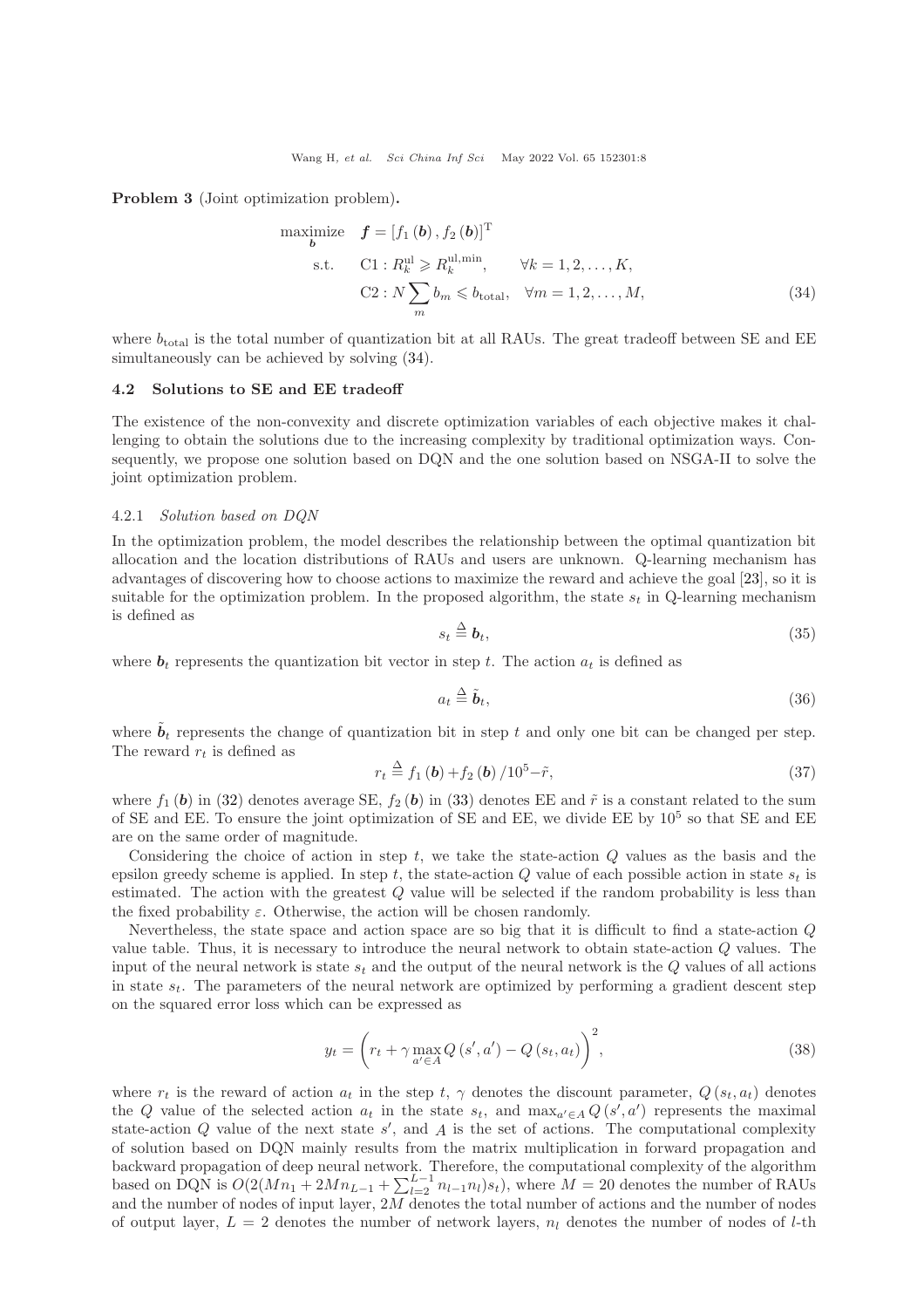layer,  $s = 32$  represents the size of mini-batch and  $t = 80000$  represents the number of iterations [\[24\]](#page-14-7) in the optimization problem.

<span id="page-8-0"></span>The quantization bit allocation algorithm based on DQN is summarized in Algorithm [1.](#page-8-0)

| <b>Algorithm 1</b> Quantization bit allocation algorithm based on DQN |  |
|-----------------------------------------------------------------------|--|
| 1: Initialize the state $s_0$ and the parameters of neural network;   |  |

2: while  $t < t_{\text{max}}$  do

- 3: Select action  $a_t$  based on epsilon greedy scheme and state-action Q values;
- 4: Obtain the next sate  $s'$ ;
- 5: Calculate the reward  $r_t$  of action  $a_t$  in step  $t$ ;
- 6: Save  $s_t$ ,  $a_t$ ,  $r_t$  and  $s'$  for the neural network optimization;
- 7:  $t = t + 1$ ;
- 8: end while 9: Output the state  $s_{\text{max}}$  with the greatest reward.

## 4.2.2 Solution based on NSGA-II

Although the DQN bit allocation algorithm can optimize SE and EE jointly by maximizing the sum of SE and EE, we cannot take insight into the SE-EE Pareto boundary. The multi-objective evolutionary algorithm NSGA-II is proved efficient to solve our proposed optimization problem [\[25\]](#page-14-8). NSGA-II can solve all optimization objectives at the same time to find the Pareto-optimal SE-EE tradeoff front which allows us to choose the number of quantization bit flexibly according to the demand. The computational complexity of NSGA-II to obtain all the Pareto-optimal solutions in our problem is  $O(2S^2)$  where S denotes the population size which corresponds to the number of Pareto-optimal solutions.

To apply NSGA-II, first of all, we initialize the algorithm parameters related to NSGA-II: the maximum iterations  $G_{\text{max}}$ , the size of population p, the distribution index for crossover etac and for mutation etam, and so on. Secondly, p quantization bit vectors  $\boldsymbol{b}$  are randomly generated under the constrain C2 which is denoted as population  $P^{(0)}$ . The population  $P^{(0)}$  is ranked based on non-dominating sorting and crowding distance. Thirdly, select a parent population by tournament selection according to the currently ranked population and generate offspring population by selection, mutation, and crossing. Fourthly, combine the offspring population and the old population to sort a new population  $P<sup>(generation)</sup>$  including p solutions based on the rank results. Then repeat the second step to the fourth step until the generation reaches  $G_{\text{max}}$ . Finally, output the optimal population  $P^{G_{\text{max}}}$  with  $f$  in [\(34\)](#page-7-0).

<span id="page-8-1"></span>The steps of the quantization bit allocation algorithm based on NSGA-II are shown in Algorithm [2.](#page-8-1)

Algorithm 2 Quantization bit allocation algorithm based on NSGA-II

1: Initialize system parameters: the maximum iterations  $G_{\text{max}}$ , the size of population p, generation = 1;

2: Generate the population  $P^{(0)}$  randomly and rank each individual based on non-dominating sorting and crowding distance; 3: while generation  $\leqslant$   $G_{\max}$  do

4: Select an excellent parent population to generate offspring population by selection, mutation, and crossing;

- 5: Rank the offspring population and the old population to generate a new population  $P^{\text{(generation)}}$ ;
- 6: generation = generation + 1;
- 7: end while
- 8: Output the optimal population  $P^{G_{\text{max}}}$  with  $f$  in [\(34\)](#page-7-0).

## 5 Simulation results

In this section, the accuracy of the closed-form expressions is verified by simulations and the impact of low-precision ADCs on system SE and EE is analyzed. Besides, we present the simulation results to evaluate the performance of our proposed quantization bit allocation algorithms based on SE-EE joint optimization.

This paper assumes a circular area with a radius  $R = 1000$  m. There are  $K = 5$  uplink users and they are all uniformly distributed in the area with a minimum access distance  $r_0 = 30$  m to RAUs. According to [\[16\]](#page-13-15), the path loss exponent between the k-th user and the m-th RAU is modeled as  $\lambda_{m,k} = d_{m,k}^{-l}$ , where  $d_{m,k}$  denotes the distance between the k-th user and the m-th RAU, l is the path loss exponent which is set as 3.7. Besides, the length of uplink pilot sequence is  $\tau = K$  and the coherence time in symbols is  $T = 196$ . All the power consumption parameters are given in Table [2](#page-9-0) according to [\[3,](#page-13-3)[19\]](#page-14-2).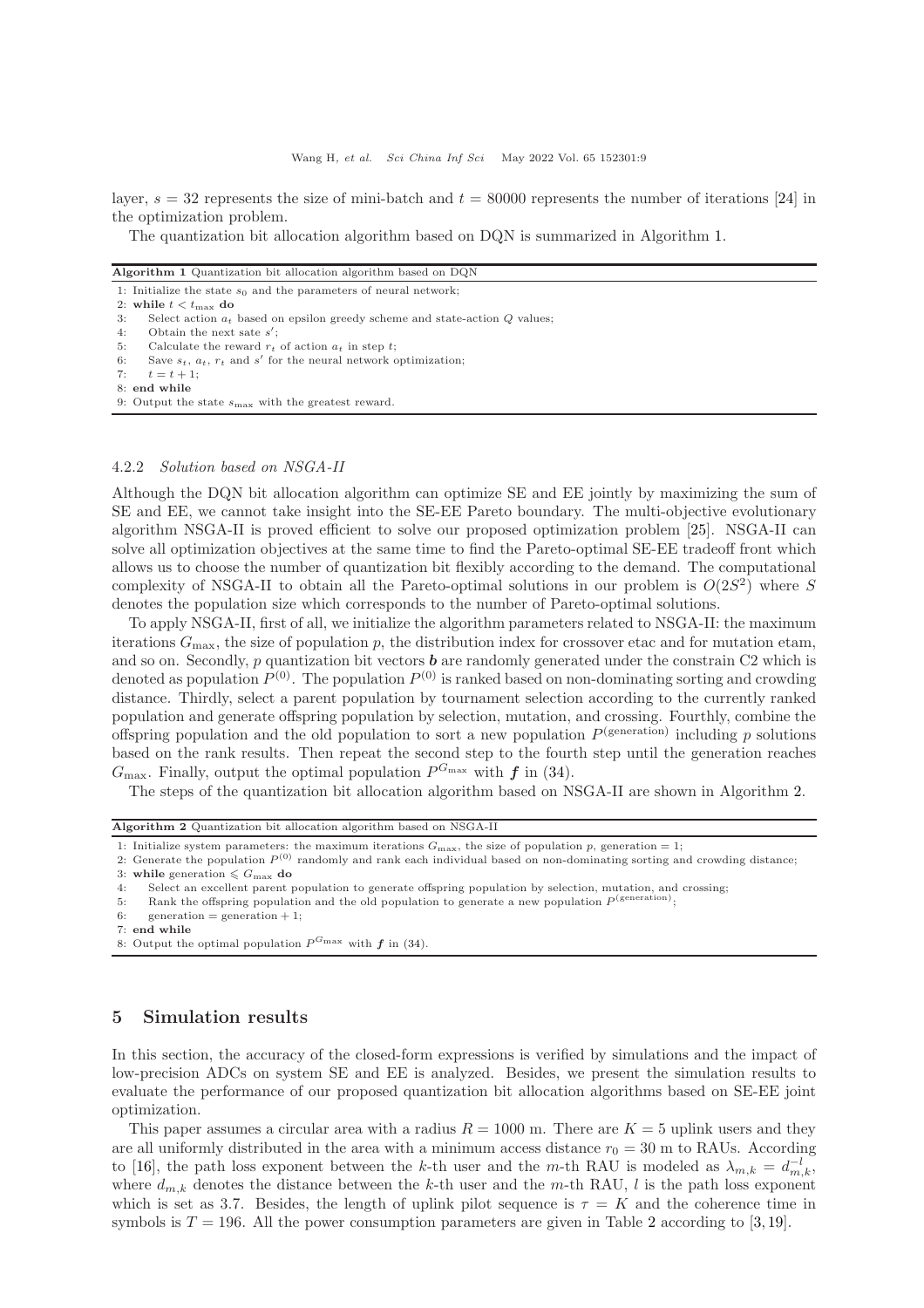<span id="page-9-0"></span>

| Parameter                                                   | Value                                         |
|-------------------------------------------------------------|-----------------------------------------------|
| $p_{\rm u}$                                                 | $0.02\ \text{W}$                              |
| $N_0$                                                       | $290 \times \kappa \times B \times \text{NF}$ |
| $\kappa$                                                    | $1.381 \times 10^{-23}$ J/K                   |
| $\boldsymbol{B}$                                            | 1 MHz                                         |
| NF                                                          | 9 dB                                          |
| ξ                                                           | 0.4                                           |
| $P_{tc,k}$                                                  | $100 \text{ mW}$                              |
| $P_{\text{AGC},m}$ , $P_{\text{res},m}$ , $P_{\text{LO},m}$ | 2 mW, 20 mW, 22.5 mW                          |
| $FOM_W$                                                     | $15 \text{ fJ}/\text{conversion-step}$        |
| $P_{0,m}, P_{\text{bt},m}$                                  | $200$ mW, $0.25$ W/(Gbits/s)                  |
| $P_{\rm BB}$                                                | $200 \, \mathrm{mW}$                          |

Table 2 Power consumption parameters

<span id="page-9-1"></span>

**Figure 1** (Color online) Uplink average SE against the number of antennas per RAU when  $M = 6$ .

Firstly, we verify the accuracy of the closed-form expressions of uplink achievable rate given by Theorem 1. Figure [1](#page-9-1) shows the relationship between the average uplink SE and the number of antennas at each RAU when the number of quantization bit  $b$  varies. Regardless of the number of quantization bit per RAU, the closed-form expressions of achievable rate are consistent with the simulation results, which proves the correctness of Theorem 1. However, the smaller the number of quantization bit is, the greater the gap between the simulated results and theoretical results is which results from the bigger quantization noise when estimating channel. And ZF receiver is more easily affected by low-precision ADCs. Furthermore, when the number of quantization bit is fixed, as the number of antennas per RAU increases, the uplink SE increases and the gap between MRC and ZF receiver gets larger due to the ability of ZF receiver to resist interference. Considering the fixed number of antennas per RAU, as the number of quantization bit increases, the uplink SE increases rapidly when  $b \leq 3$ . However, the increase of b hardly further improves the uplink SE when  $b \geqslant 3$ . It leads to that low-precision ADCs can be used in massive MIMO systems, and adding antennas of each RAU can compensate for the performance impairment caused by low-precision ADCs to a certain extent.

Next, we study the power-scaling law of SE. Considering that the number of quantization bit is fixed, each user's transmit power is  $p_u = E_u/(MN)$  with fixed  $E_u = 2$  $E_u = 2$  W when N changes. Figure 2 illustrates the uplink average SE under different numbers of quantization bit against the number of antennas per RAU with MRC receiver and  $ZF$  receiver. It can be seen that as the number of antennas  $N$  increases, the uplink SE increases, but the growth rate gradually slows down. When  $N$  is fixed, the SE increases and performance gain decreases as b increases. When  $b < 4$ , the SE grows when b grows. When  $b \ge 4$ , the SE almost keeps the same no matter how b increases. The SE approaches the limit rate when  $b \to \infty$ ,  $N \to \infty$ . When N is small, compared with the decrease in SE caused by the decrease in uplink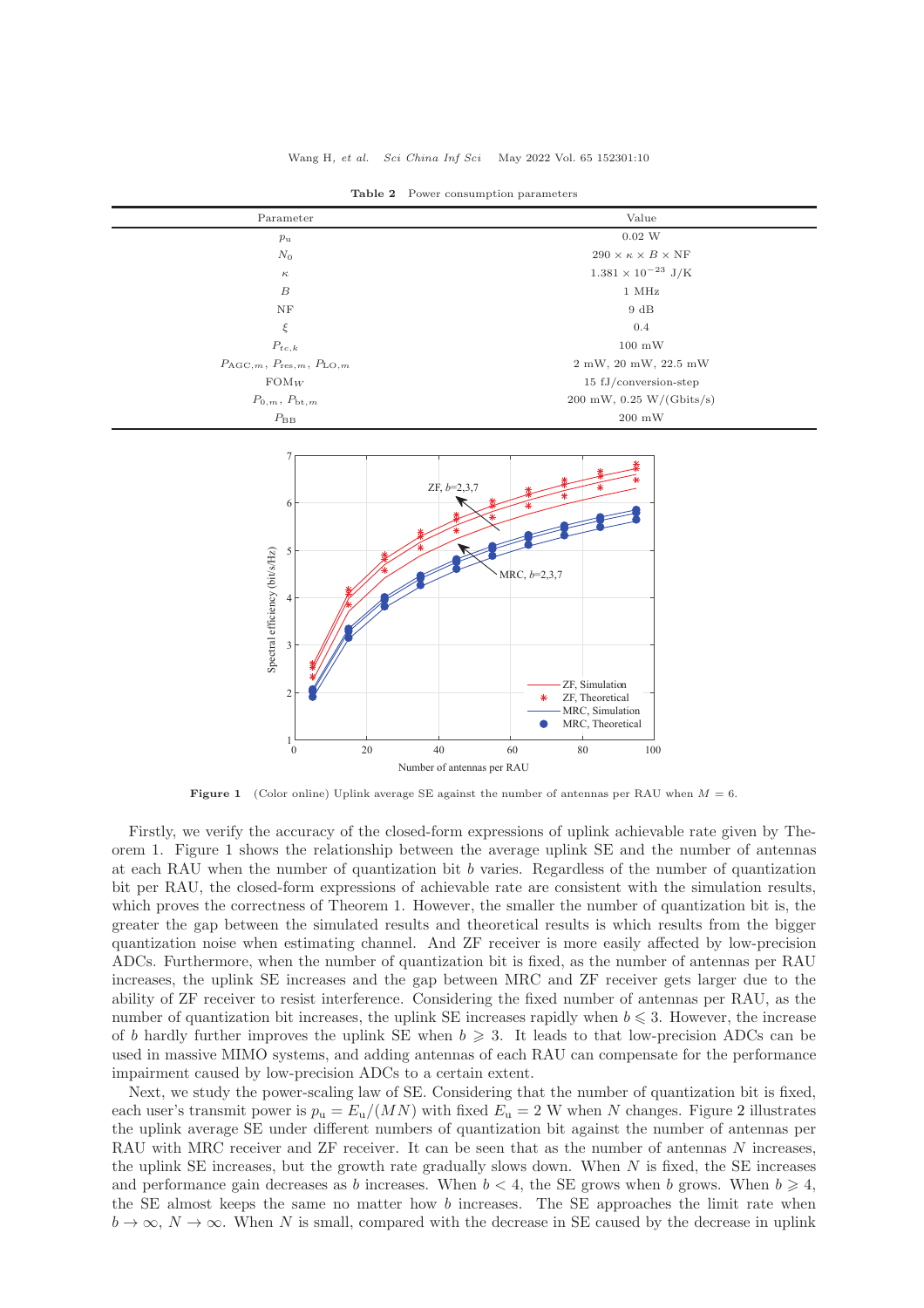<span id="page-10-0"></span>

Figure 2 (Color online) Uplink average SE against the number of antennas and the number of quantization bit per RAU when  $p_u = E_u/(MN)$ ,  $M = 25$ . (a) MRC receiver; (b) ZF receiver.

transmission power, the increase in SE caused by the increase in the number of antennas plays a major role. Therefore, the increase in SE is fast. As N increases, the influence of the decrease in the uplink transmission power and the increase in the number of antennas gradually reaches a balance, so the SE increases slowly and gradually tends to a certain value. When we focus on the difference between MRC receiver and ZF receiver, it seems that ZF receiver is more sensitive to the damage brought by the lowprecision ADC. When b increases, the SE increases more rapidly with ZF receiver especially when  $b < 4$ . Though the limit rates of MRC receiver and ZF receiver are almost at the same, the ZF receiver exceeds MRC receiver under the same condition and ZF receiver can reach the limit faster.

Then, we make an intensive study of the relationship between SE and EE. We discuss the relationship from the perspective of the number of quantization bit, number of antennas per RAU and transmit power per user. Figure [3](#page-11-0) illustrates the SE changes against EE when the number of quantization bit and the number of antennas change. In the figure, different lines correspond to different number of quantization bit  $(b = [1, 2, 3, 6, 8])$ , and different points on each line correspond to different number of antennas per RAU  $(N = [1:3:80])$ . As the number of antennas per RAU increases, the SE gradually increases, but the EE firstly increases and then decreases. When comparing different curves, as the number of quantization bit increases, the SE increases more and more slowly, but the EE firstly increases and then decreases. This is because power consumption and SE increase with the increase of the number of antennas and the number of quantization bit. When the number of antennas or the number of quantization bit is small, the increase in SE plays a major role. However, as the number of antennas or the number of quantization bit increases, the increase in power consumption gradually plays a major role. There is a little difference with the trend of the curves when  $b \ge 6$  which can be explained by the rapid growth of the power consumption and the slow growth of the SE when the number of quantization bit  $b > 5$  according to Theorem 1 and [\(24\)](#page-5-2). Drawing a comparison between MRC receiver and ZF receiver, ZF receiver has better performance than MRC receiver on both SE and EE in general. However, when the number of quantization bit per RAU  $b = 1$  and the number of antennas per RAU  $N < 5$ , the performance of MRC receiver is better. It suggests that the performance of ZF receiver benefits a little from multi-antenna structure but gets a lot loss from 1 bit ADCs when the number of antennas per RAU is small.

Figure [4](#page-11-1) shows the relationship between SE and EE when the number of quantization bit and the transmit power per user change. In the figure, different lines correspond to different number of quantization bit  $(b = [1, 2, 3, 4, 5, 6, 7])$  per RAU, and different points on each line correspond to different transmit power at each user  $(p_u = [0.001, 0.002, 0.01, 0.05, 0.1, 0.3, 0.8, 1.2, 1.8, 2.5, 3.5]$ . As the transmit power per user increases, the SE firstly increases rapidly and then increases very slowly; the EE firstly increases and then decreases rapidly. It proves that the SE will reach the limit when transmit power increases to a high value so the EE will drop rapidly. In other words, increasing transmit power per user can only compensate for the damage caused by low-precision ADC and improve system performance to a certain extent. Besides, when the transmit power is low, the performance of ZF receiver is seriously affected whatever the number of quantization bit is. But as the increase of the transmit power, the performance improves faster with ZF receiver than with MRC receiver.

Based on the above analysis, it is more appropriate to set the number of quantization bit as 2–4 bit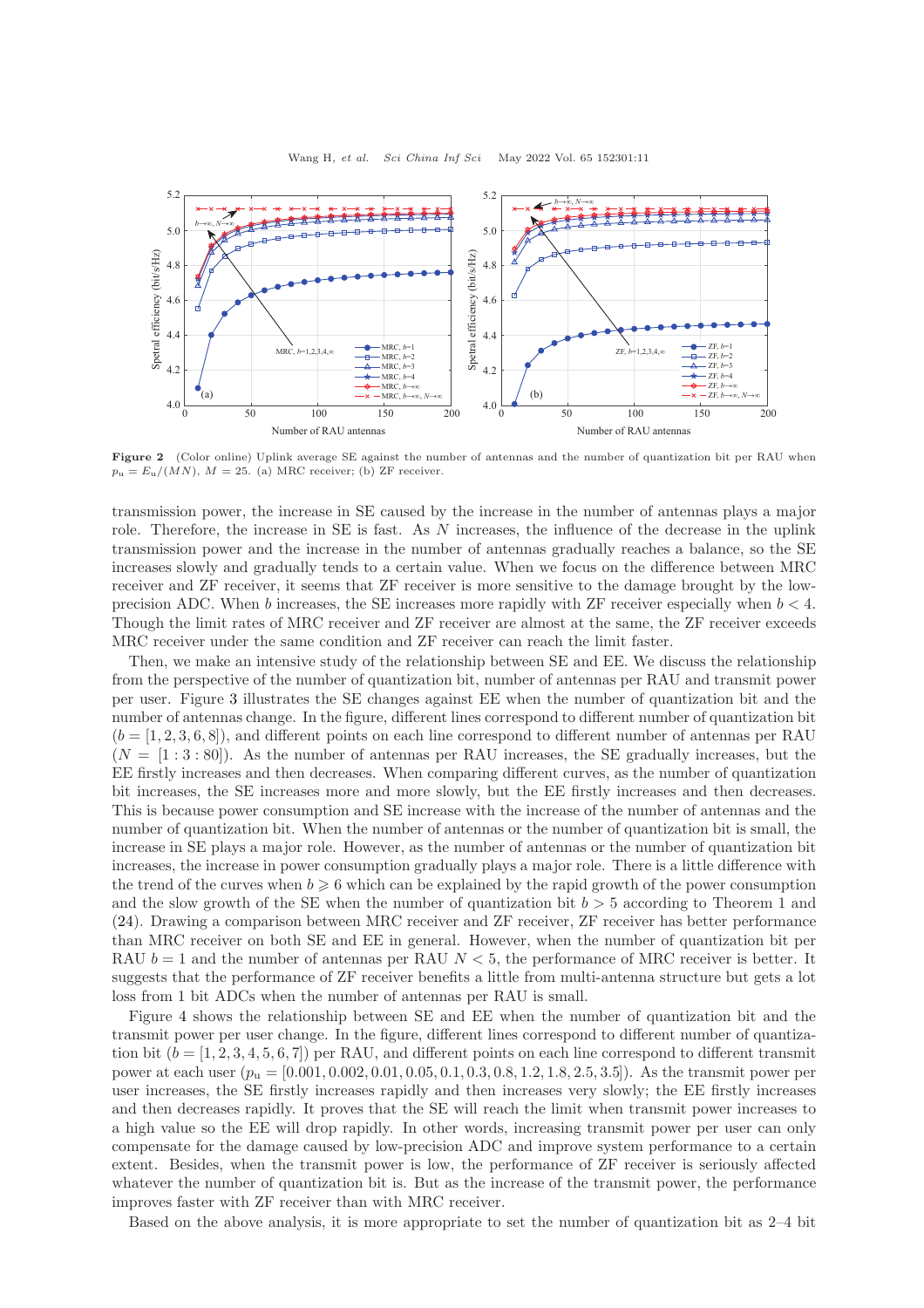<span id="page-11-0"></span>

<span id="page-11-1"></span>Figure 3 (Color online) Tradeoff between SE and EE against the number of quantization bit and the number of antennas per RAU,  $M = 25$ . (a) MRC receiver; (b) ZF receiver.



Figure 4 (Color online) Tradeoff between SE and EE against the number of quantization bit  $(b = [1, 2, 3, 4, 5, 6, 7])$  and the transmit power per user,  $M = 25$ . (a) MRC receiver; (b) ZF receiver.

despite of the receiver when the precision of all ADCs at one RAU is the same and RAUs are distributed uniformly. But it should be noted that the optimal number of quantization bit of ADCs depends on the system parameters and system configuration. Moreover, we cannot improve SE and EE at the same time infinitely and need to weigh the two. It will be discussed in the following.

We assume that ADCs on different RAUs can choose different number of quantization bit, but the ADCs on the same RAU have the same number of quantization bit. Figure [5](#page-12-0) shows the Pareto boundary of SE-EE joint optimization with MRC and ZF receiver obtained by solving [\(34\)](#page-7-0) using NSGA-II when RAUs are uniformly distributed. The number of RAU is  $M = 20$  and the total number of quantization bit is 160N. The required minimum signal-to-interference-plus-noise ratio (SINR) of each user is set to 5 dB. Each point represents a bit allocation solution, and the corresponding SE and EE are shown in the horizontal and vertical coordinate, respectively. The optimal allocation of quantization bit tends to be the equal quantization bit allocation when RAUs are uniformly distributed on a circle that surrounds the uniformly distributed users. The results revealed by the figure are in accordance with the former analysis when receiver or the number of antennas changes. The ZF receiver outperforms MRC receiver both in SE and EE. Similar to Figure [3,](#page-11-0) when the number of antennas per RAU increases from 4 to 15, the SE increases and the EE first increases slightly and then decreases. The EE decreases monotonically with the increase of SE, so the EE and SE cannot be maximized simultaneously. But we find more feasible solutions to the allocation of the quantization bit of ADCs.

When it comes to the non-uniform distributions of RAUs, as shown in Figure [6,](#page-12-0) we compare the performance of equal quantization bit allocation algorithm and our proposed algorithms when ZF receiver is applied. The figure illustrates that our proposed algorithms exceed the equal quantization bit allocation algorithm both in SE and EE. To be specific, when the quantization bit per RAU is 4 in equal quantization bit allocation algorithm, the performance of bit vector  $\mathbf{b} = [4, 5, 1, 1, 1, 6, 5, 1, 1, 4, 1, 6, 1, 1, 3, 4, 5, 1, 4, 4]$ is much better. It seems that the fewer total number of quantization bit achieves better performance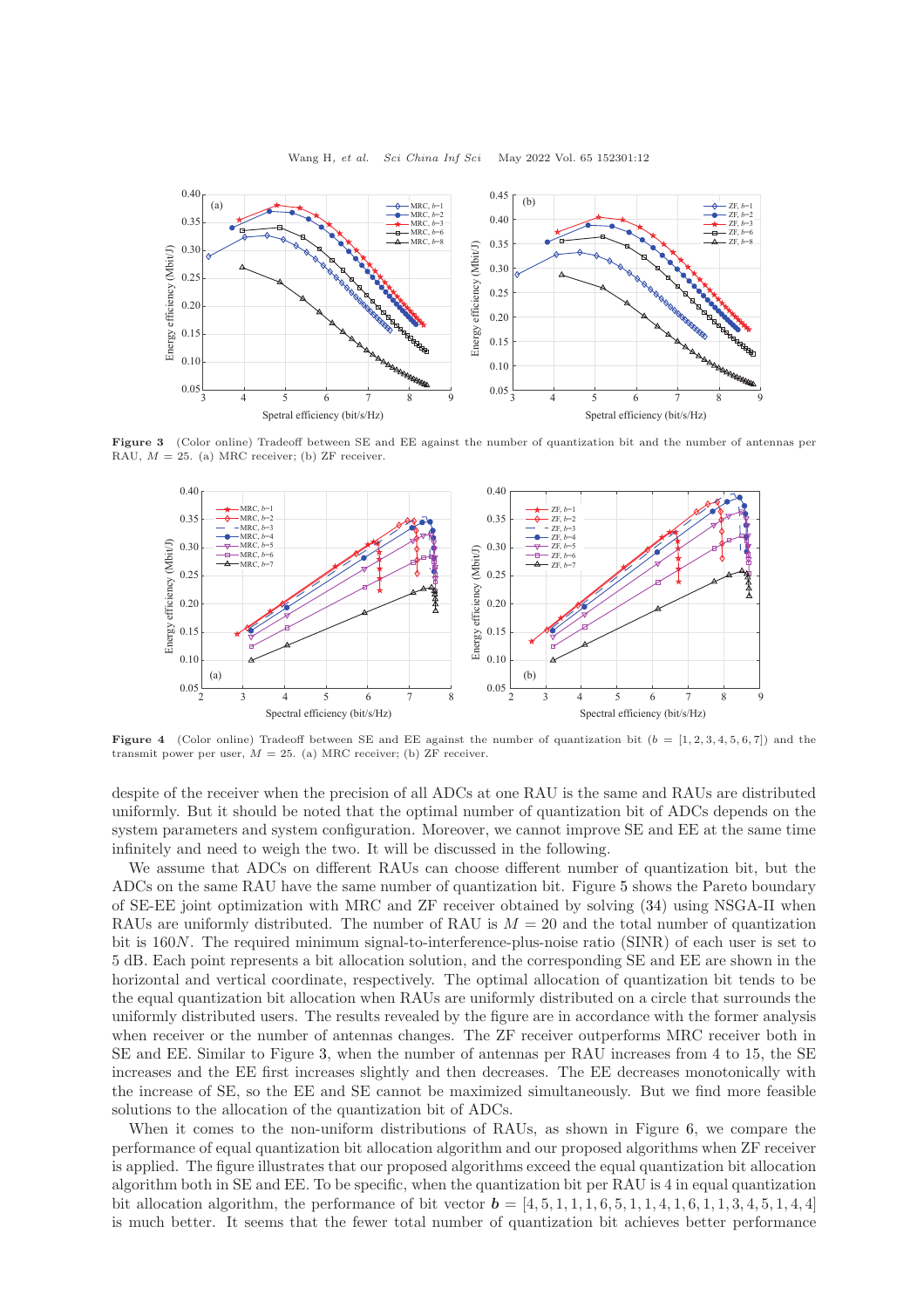<span id="page-12-0"></span>

Figure 5 (Color online) Pareto boundary of SE and EE joint optimization.



Figure 6 (Color online) Comparison between equal quantization bit allocation algorithm (EQBA) and our proposed algorithms.

<span id="page-12-1"></span>

| $\boldsymbol{N}$<br>EE (Mbit/J)<br>$SE$ (bit/s/Hz)<br>RAU distribution<br>b<br>$[4, 2, 3, 4, 4, 3, 3, 4, 4, 3, 3, 4, 4, 3, 4, 4, 4, 3, 4, 2]$<br>Uniform<br>4.2109<br>0.4538<br>4<br>$[4, 5, 3, 4, 4, 3, 3, 4, 4, 3, 3, 4, 5, 3, 4, 2, 4, 3, 4, 3]$<br>10<br>Uniform<br>0.4591<br>5.5392<br>$[4, 3, 3, 5, 4, 3, 3, 4, 3, 3, 3, 4, 4, 3, 4, 2, 3, 4, 2, 3]$<br>15<br>0.4296<br>Uniform<br>6.0213 |   |             |                                                                |        |        |  |
|-------------------------------------------------------------------------------------------------------------------------------------------------------------------------------------------------------------------------------------------------------------------------------------------------------------------------------------------------------------------------------------------------|---|-------------|----------------------------------------------------------------|--------|--------|--|
|                                                                                                                                                                                                                                                                                                                                                                                                 |   |             |                                                                |        |        |  |
|                                                                                                                                                                                                                                                                                                                                                                                                 |   |             |                                                                |        |        |  |
|                                                                                                                                                                                                                                                                                                                                                                                                 |   |             |                                                                |        |        |  |
|                                                                                                                                                                                                                                                                                                                                                                                                 |   |             |                                                                |        |        |  |
|                                                                                                                                                                                                                                                                                                                                                                                                 | 4 | Non-uniform | $[5, 4, 2, 1, 1, 6, 4, 1, 1, 3, 1, 7, 1, 1, 5, 3, 3, 1, 2, 3]$ | 6.9271 | 0.7389 |  |
| $[5, 4, 1, 1, 1, 6, 4, 1, 1, 3, 1, 7, 1, 1, 5, 3, 3, 1, 3, 3]$<br>Non-uniform<br>10<br>0.6794<br>8.3014                                                                                                                                                                                                                                                                                         |   |             |                                                                |        |        |  |
| $[5, 5, 2, 1, 1, 6, 5, 1, 1, 3, 1, 6, 1, 1, 5, 3, 3, 1, 2, 3]$<br>15<br>Non-uniform<br>0.6142<br>8.8942                                                                                                                                                                                                                                                                                         |   |             |                                                                |        |        |  |

Table 3 Allocation of quantization bit based on DQN

Table 4 Pareto-optimal allocation of quantization bit

<span id="page-12-2"></span>

| N              | RAU distribution | D                                                              | $SE$ (bit/s/Hz) | EE (Mbit/J) |  |
|----------------|------------------|----------------------------------------------------------------|-----------------|-------------|--|
| $\overline{4}$ | Uniform          | $[4, 4, 3, 4, 4, 3, 3, 4, 4, 3, 3, 4, 4, 3, 4, 4, 4, 3, 4, 4]$ | 4.2489          | 0.4571      |  |
| 4              | Uniform          | $[5, 5, 4, 5, 5, 5, 4, 5, 5, 5, 4, 5, 5, 4, 5, 5, 5, 4, 5, 5]$ | 4.2789          | 0.4488      |  |
| 4              | Non-uniform      | $[4, 5, 1, 1, 1, 6, 5, 1, 1, 4, 1, 6, 1, 1, 3, 4, 5, 1, 4, 4]$ | 7.0278          | 0.7505      |  |
| 4              | Non-uniform      | $[5, 6, 1, 1, 1, 6, 6, 1, 1, 5, 1, 6, 1, 1, 3, 4, 5, 1, 4, 5]$ | 7.0380          | 0.7499      |  |

because the distributions of RAUs are taken into account. Generally speaking, the RAUs which far away from users should be allocated fewer quantization bit while the RAUs near the user center can be equipped with higher-precision ADCs, especially in the cell-free massive MIMO scenario. It should be noted that the NSGA-II algorithm provides more feasible and effective solutions than equal quantization bit allocation algorithm when the number of quantization bit  $b \leq 5$ . In addition, the solution obtained by DQN is close to the Pareto-boundary obtained by NSGA-II when  $M$  is large and the iteration is limited. The DQN algorithm runs faster than the NSGA-II algorithm but the NSGA-II algorithm uncovers the Pareto-optimal front.

When ZF receiver is applied, the optimal bit allocation schemes obtained by DQN algorithm in a given iteration are listed in Table [3.](#page-12-1) As seen from Table [3,](#page-12-1) the optimal solutions tend to be the same despite the number of antennas per RAU. Similarly, the Pareto-optimal solutions with NSGA-II are almost the same when the number of antennas per RAU varies. So the quantization bit allocation solutions with NSGA-II are partly shown in Table [4](#page-12-2) when  $N = 4$ . In Table [4,](#page-12-2) as the number of quantization bit decreases, the SE goes down slightly and the EE goes up. It suggests that the reasonable allocation of quantization bit can reduce the total number of quantization bit while maintaining good performance. Moreover, we can provide more feasible solutions to various SE and EE requirements. As Tables [3](#page-12-1) and [4](#page-12-2) shown, the allocation of quantization bit tends to be equal when RAUs are uniformly distributed. However, when RAUs are random non-uniformly distributed, the allocation of quantization bit depends on distributions of RAUs. In other words, the proposed quantization bit allocation algorithms adapt to the changes of RAU positions which proves the effectiveness of the proposed algorithms.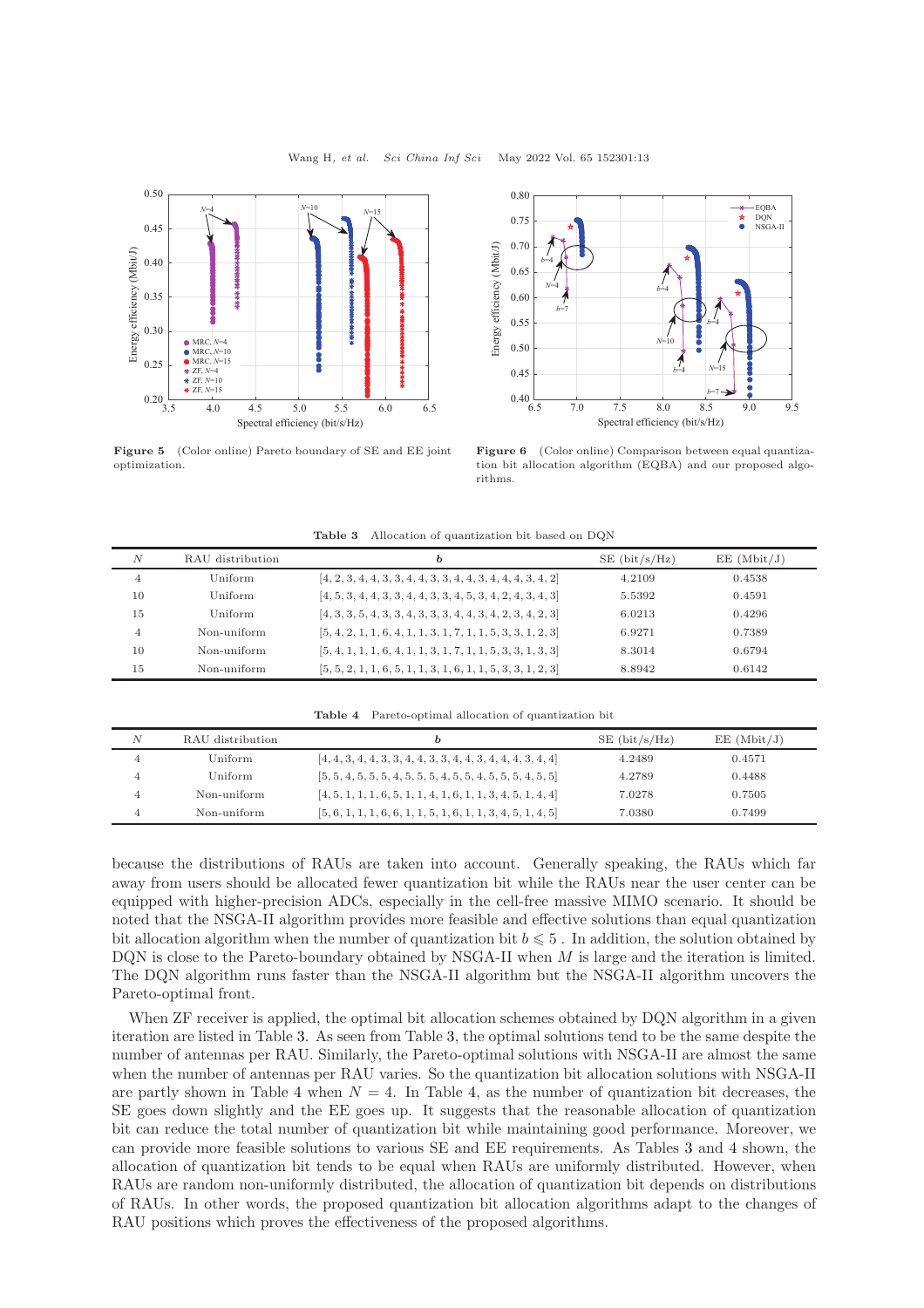## 6 Conclusion

In this paper, we derived the closed-form expressions of the uplink achievable rates applying MRC receiver and ZF receiver based on the estimated CSI in cell-free massive MIMO systems with low-precision ADCs. The simulation results showed that the SE hardly increases when the number of quantization bit  $b > 5$ and ZF receiver are more sensitive to 1-bit ADCs and 2-bit ADCs. The SE will reach the upper limit fast as the number of antennas per RAU increases if the user power is limited. Next, the system EE was modeled which is related to the number of quantization bit at RAUs. Then we analyzed the trade-off between SE and EE. It is presented that the EE firstly increases and then decreases as the number of antennas per RAU, the transmit power or the number of quantization bit increase. The optimal number of quantization bit of the system is 2–4 bit when RAUs are uniformly distributed. Furthermore, we proposed two optimization algorithms for the allocation of quantization bit based on DQN and NSGA-II to optimize SE and EE jointly. The DQN quantization bit allocation algorithm solves the problem faster and finds the bit vector which maximizes the sum of SE and EE, while the NSGA-II quantization bit allocation algorithm provides all the Pareto-optimal solutions. The simulation results proved the proposed algorithms which are adaptive to the positions of RAUs are superior to the equal quantization bit allocation algorithm.

Acknowledgements This work was supported in part by National Key Research and Development Program (Grant No. 2020YF-B1806600), National Natural Science Foundation of China (Grant Nos. 61971127, 61871465, 61871122), and Fundamental Research Funds for the Central Universities.

#### <span id="page-13-0"></span>References

- <span id="page-13-1"></span>1 Ngo H Q, Ashikhmin A, Yang H, et al. Cell-free massive MIMO versus small cells. [IEEE Trans Wireless Commun,](https://doi.org/10.1109/TWC.2017.2655515) 2017, 16: 1834–1850
- <span id="page-13-3"></span>2 Hu X L, Zhong C J, Chen X M, et al. Cell-free massive MIMO systems with low resolution ADCs. [IEEE Trans Commun,](https://doi.org/10.1109/TCOMM.2019.2927450) 2019, 67: 6844–6857
- <span id="page-13-4"></span>3 Zhang Y, Zhou M, Qiao X, et al. On the performance of cell-free massive MIMO with low-resolution ADCs. [IEEE Access,](https://doi.org/10.1109/ACCESS.2019.2937094) 2019, 7: 117968–117977
- 4 Bai X B, Zhou M, Qiao X, et al. Uplink performance analysis of cell-free MIMO with low-resolution ADCs and ZF receiver. In: Procceedings of the 22nd International Conference on Advanced Communication Technology (ICACT), Phoenix Park, 2020. 125–129
- <span id="page-13-5"></span><span id="page-13-2"></span>5 Zhang Y, Cheng Y L, Zhou M, et al. Analysis of uplink cell-free massive MIMO system with mixed-ADC/DAC receiver. IEEE Syst J, 2020. doi: 10.1109/JSYST.2020.2999521
- <span id="page-13-6"></span>6 Verenzuela D, Björnson E, Matthaiou M. Hardware design and optimal ADC resolution for uplink massive MIMO systems. In: Procceedings of 2016 IEEE Sensor Array and Multichannel Signal Processing Workshop (SAM), Rio de Janerio, 2016. 1–5
- <span id="page-13-7"></span>7 Liu T T, Tong J, Guo Q H, et al. Energy efficiency of massive MIMO systems with low-resolution ADCs and successive interference cancellation. [IEEE Trans Wireless Commun,](https://doi.org/10.1109/TWC.2019.2920129) 2019, 18: 3987–4002
- <span id="page-13-9"></span>8 Pirzadeh H, Swindlehurst A L. Spectral efficiency under energy constraint for mixed-ADC MRC massive MIMO. IEEE Signal Process Lett, 2017, 24: 1847–1851
- <span id="page-13-10"></span>9 Roth K, Nossek J A. Achievable rate and energy efficiency of hybrid and digital beamforming receivers with low resolution ADC. [IEEE J Sel Areas Commun,](https://doi.org/10.1109/JSAC.2017.2720398) 2017, 35: 2056–2068
- <span id="page-13-8"></span>10 Bai Q, Nossek J A. Energy efficiency maximization for 5G multi-antenna receivers. [Trans Emerging Tel Tech,](https://doi.org/10.1002/ett.2892) 2015, 26: 3–14
- <span id="page-13-11"></span>11 Ding Q [F, Jing Y D. Spectral-energy efficiency tradeoff in mixed-ADC massive MIMO uplink with imperfect CSI.](https://doi.org/10.1049/cje.2019.02.010) Chin J Electron, 2019, 28: 618–624
- <span id="page-13-12"></span>12 Pitarokoilis A, Mohammed S K, Larsson E G. Uplink performance of time-reversal MRC in massive MIMO systems subject to phase noise. [IEEE Trans Wireless Commun,](https://doi.org/10.1109/TWC.2014.2359018) 2015, 14: 711–723
- <span id="page-13-13"></span>13 Bjornson E, Matthaiou M, Debbah M. Massive MIMO with non-ideal arbitrary arrays: hardware scaling laws and circuit-aware design. [IEEE Trans Wireless Commun,](https://doi.org/10.1109/TWC.2015.2420095) 2015, 14: 4353–4368
- <span id="page-13-14"></span>14 Li J M, Wang D M, Zhu P C, et al. Uplink spectral efficiency analysis of distributed massive MIMO with channel impairments. [IEEE Access,](https://doi.org/10.1109/ACCESS.2017.2694010) 2017, 5: 5020–5030
- <span id="page-13-15"></span>15 Ngo H Q[, Larsson E G, Marzetta T L. Energy and spectral efficiency of very large multiuser MIMO systems.](https://doi.org/10.1109/TCOMM.2013.020413.110848) IEEE Trans Commun, 2013, 61: 1436–1449
- 16 Li J M, Wang D M, Zhu P C, et al. Spectral efficiency analysis of single-cell multi-user large-scale distributed antenna system. [IET Commun,](https://doi.org/10.1049/iet-com.2013.0855) 2014, 8: 2213–2221